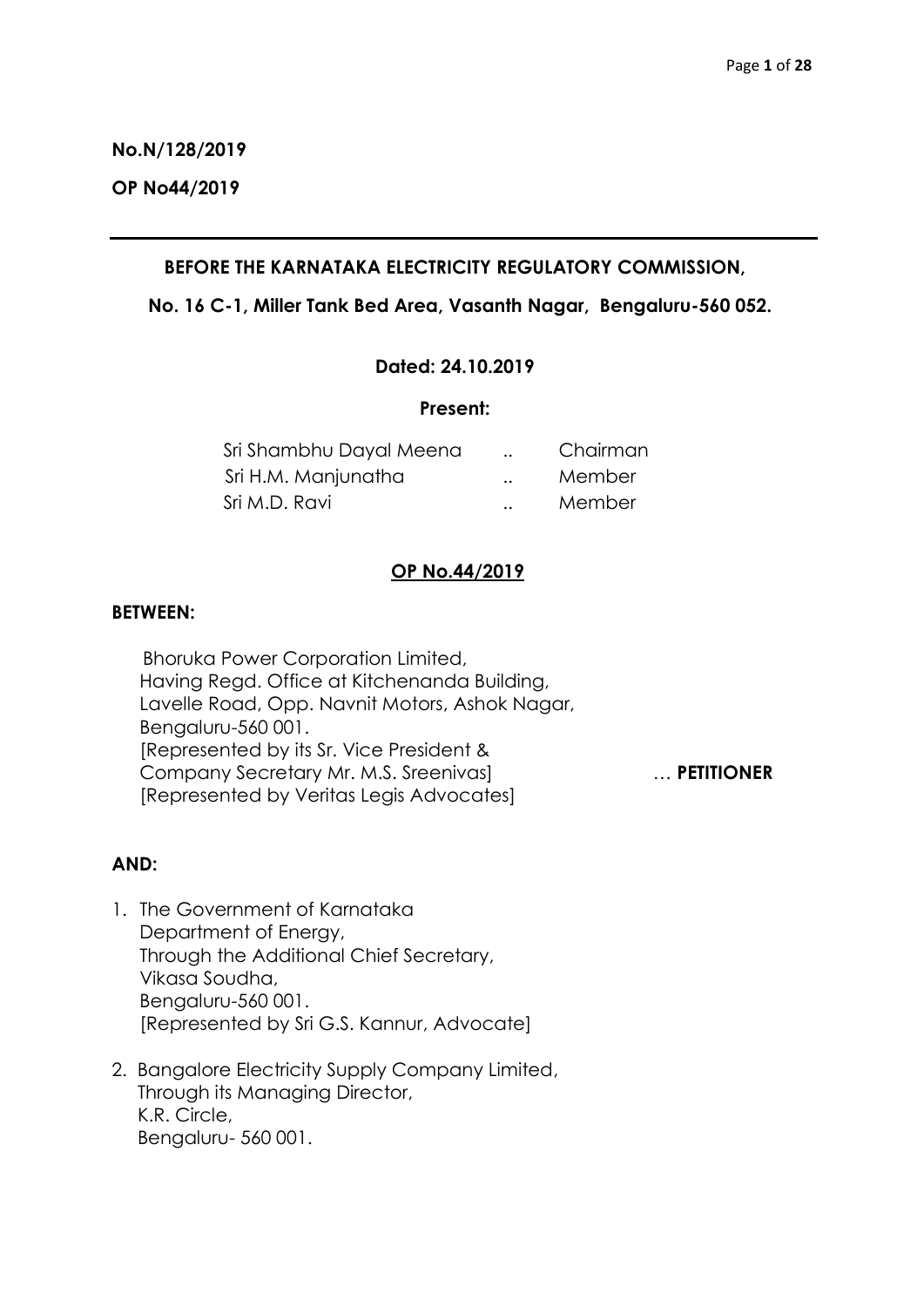3. Karnataka Power Transmission Corporation Limited, Through its Chief Engineer (Electricity), Race Course Road, Bengaluru–560 001. … **RESPONDENTS** [R2 & R3 are Represented by JUST LAW Advocates]

**\_\_\_\_\_\_\_\_\_\_\_\_\_\_\_\_\_\_\_\_\_\_\_\_\_\_\_\_\_\_\_\_\_\_\_\_\_\_\_\_\_\_\_\_\_\_\_\_\_\_\_\_\_\_\_\_\_\_\_\_\_\_\_\_\_\_\_\_\_\_\_\_\_\_\_\_\_**

# **O R D E R S**

The present petition is filed on 23.07.2019 before this Commission under

Section 86 (1) (f) of the Electricity Act, 2003 praying for the following reliefs:-

- a) To pass appropriate order or direction declaring that the action of the Respondent No.2 and 3 in not performing its obligations under the Electricity Act, 2003 as well as the Government of Karnataka Policy dated 08.06.1992 and the Wheeling and Banking Agreement (WBA) dated 25.11.1992 is illegal, arbitrary and without the authority of law;
- b) to pass an order setting aside the communication dated 15.04.2019 issued by the Respondent No.2.
- c) to grant cost of the proceedings; and
- d) to pass any other appropriate writ, order or direction as this Hon'ble Commission deems fit to grant, under the circumstances of the case, in the interest of justice.
- 2. Before filing the petition, the petitioner had approached the Hon'ble High Court of Karnataka at Bengaluru in Writ Petition No.21479/2019 (GM-KEB) against the present respondents, claiming the same nature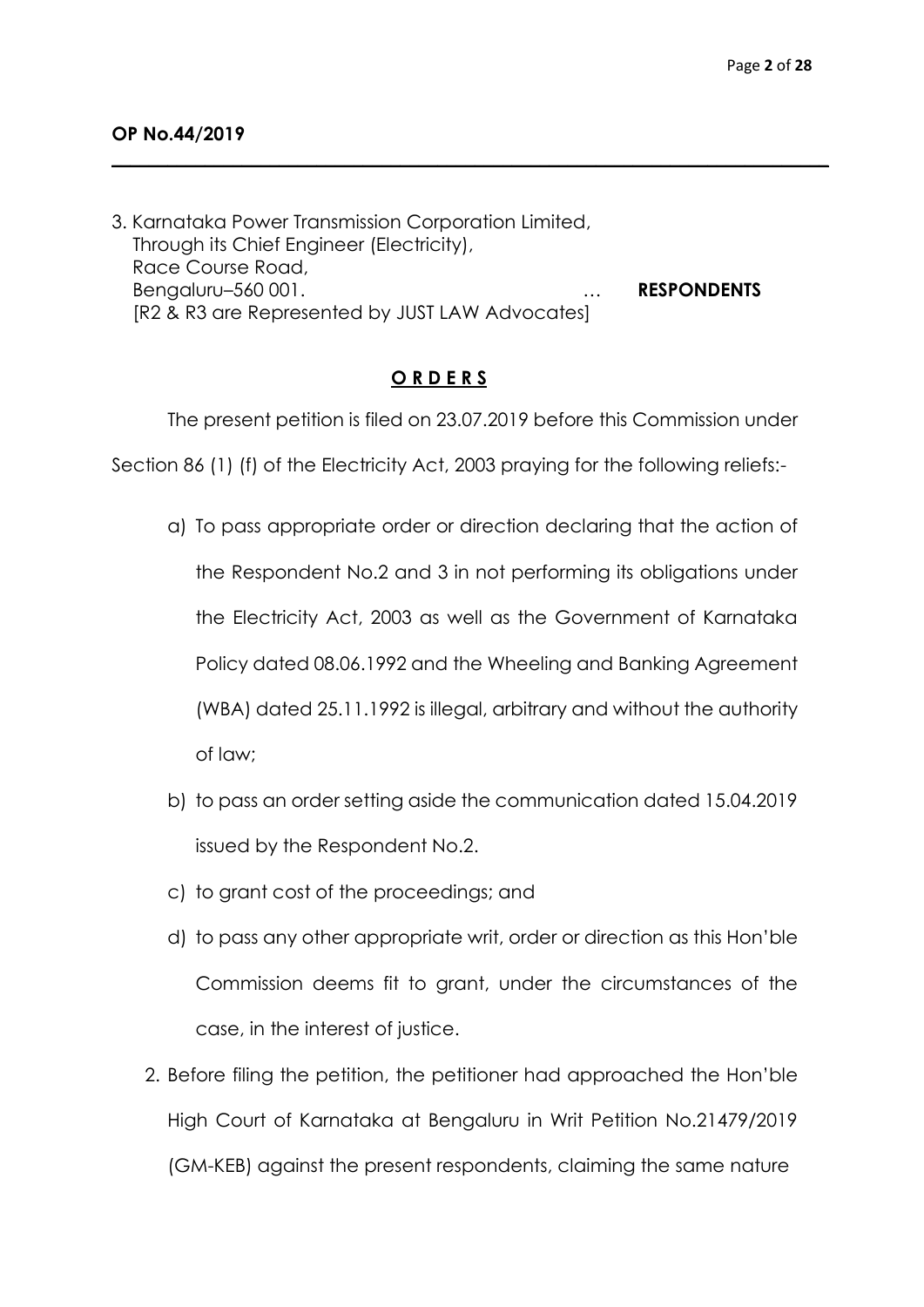of reliefs as claimed in this petition. The Hon'ble High Court of Karnataka by its order dated 17.07.2019 directed the petitioner to approach this Commission for resolving the dispute between Petitioner and Respondents.

\_\_\_\_\_\_\_\_\_\_\_\_\_\_\_\_\_\_\_\_\_\_\_\_\_\_\_\_\_\_\_\_\_\_\_\_\_\_\_\_\_\_\_\_\_\_\_\_\_\_\_\_\_\_\_\_\_\_\_\_\_\_\_\_\_\_\_\_\_\_\_\_\_\_\_\_\_

- 3. The material facts in brief stated by the petitioner in its petition may be narrated as follows:
	- a) The petitioner is a Company registered under the provisions of the Companies Act, 1956 engaged in generation of electricity.
	- b) M/s Bhoruka Steel Limited, Bengaluru was permitted to set up a captive mini hydel plant at Shivapur in Haralalpur village of Koppal taluk and district, Karnataka by Government Order No.30.05.1985 with installed capacity of 18 MW subject to the terms and conditions annexed to the said order. One of the terms stated in the Annexure was that the ownership of the captive unit would vest with the company for the period of 25 years from the date of commissioning of the mini hydel project and the site on which the captive unit would be located was to be leased to the company for a period of 25 years at a nominal rent of Rs.1,000/- per annum and that after the expiry of the lease period the said mini hydel project should vest in Government without payment of any compensation to the petitioner.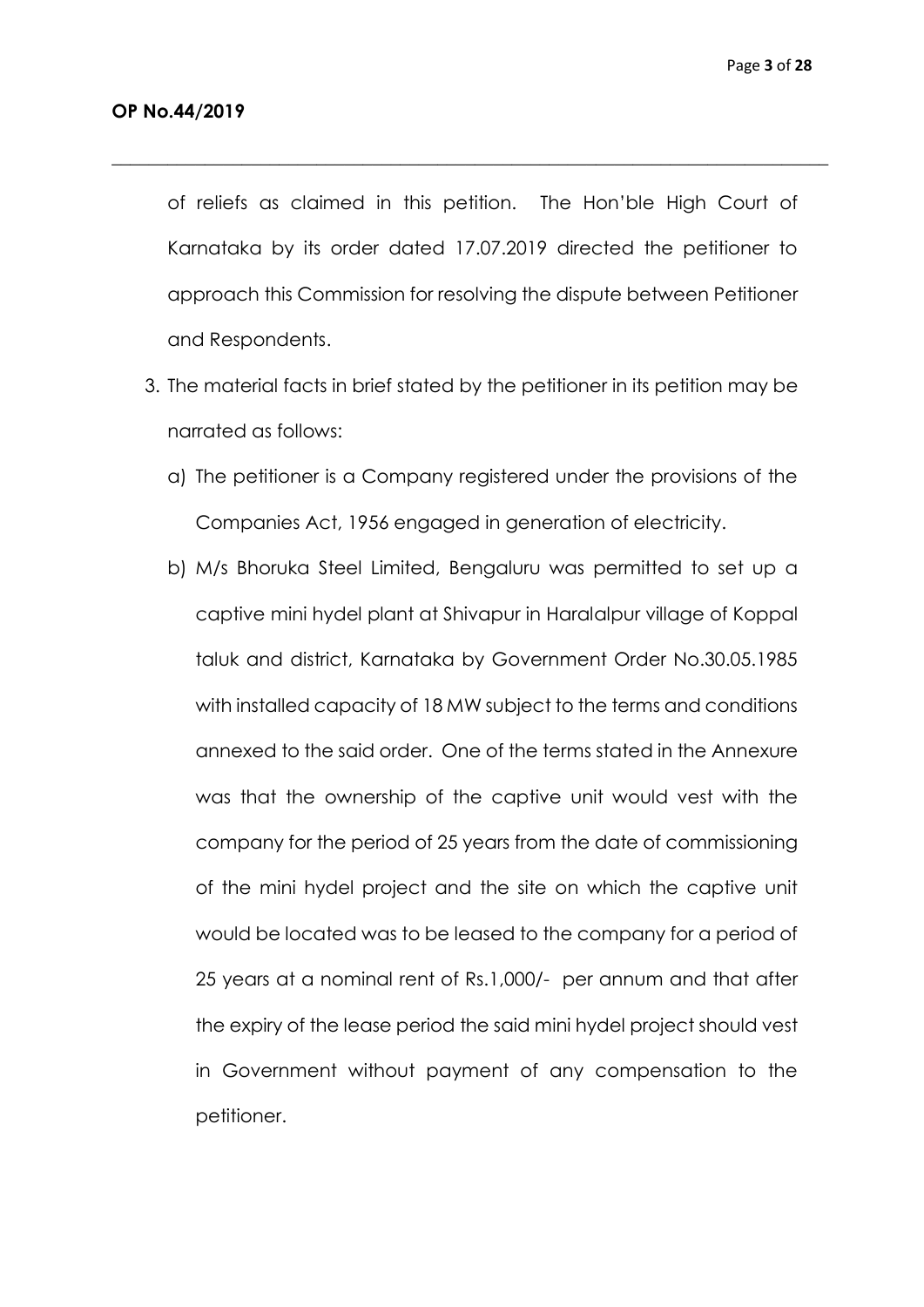c) Considering the request of M/s Bhoruka Steel Limited Bengaluru to incorporate a separate Company named as Bhoruka Power Corporation Limited (the present petitioner), for setting up of captive mini hydel plant at Shivapur, the Government by its order dated 16.12.1985 accorded approval to the request of M/s Bhoruka Steels Limited, Bengaluru to incorporate a separate company named as Bhoruka Power Corporation Limited to implement the Shivapur mini hydel plant and to supply energy so generated to the firms Bhoruka Steel Limited, Bangalore; Wire Road Mill; Karnataka Aluminium Limited; Bhoruka Textiles Limited; Karnataka Oxygen Limited; Bhoruka Engineering Industries Limited; and such other Companies which may be formed within the group subject to the condition that all these firms should be situated within the State of Karnataka and also subject to the stipulations of Indian Electricity Act, 1910. Further, it is stated in the said order that the other terms and conditions specified in the Annexure to the Government Order dated 30.05.1985 shall remain unaltered.

\_\_\_\_\_\_\_\_\_\_\_\_\_\_\_\_\_\_\_\_\_\_\_\_\_\_\_\_\_\_\_\_\_\_\_\_\_\_\_\_\_\_\_\_\_\_\_\_\_\_\_\_\_\_\_\_\_\_\_\_\_\_\_\_\_\_\_\_\_\_\_\_\_\_\_\_\_

d) The Government of Karnataka (GoK) vide its Order dated 19.10.1991 extended lease period of 25 years to 40 years on executing a fresh agreement to that effect.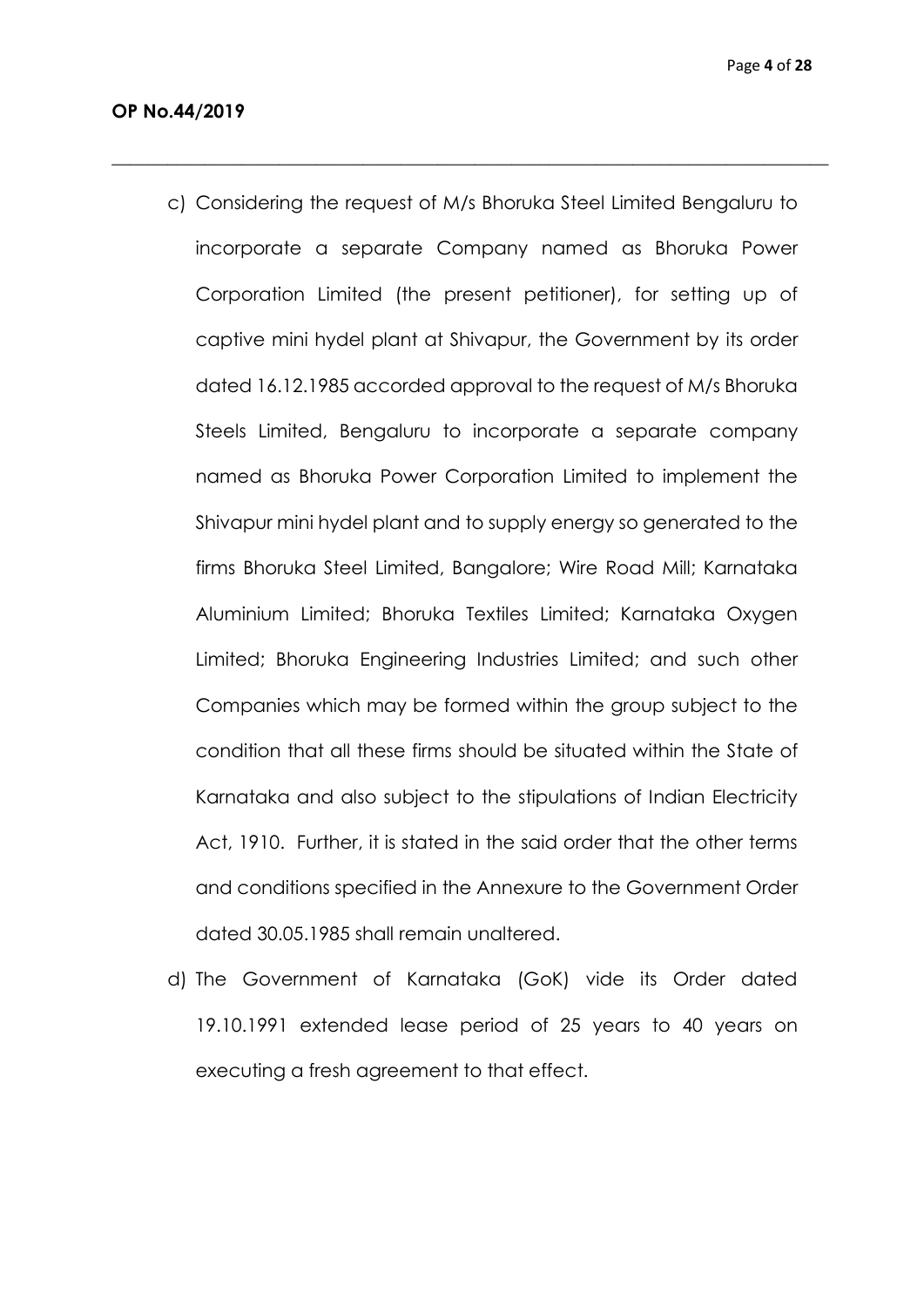e) The GoK with a view to encourage private participation in power generation issued a Government Order dated 08.06.1992 (Annexure E) wherein steps were taken to offer incentives for establishing different capacity of power plants both conventional and non-conventional. According to the petitioner, this Government Order extending the various incentives to the different power plants set up in private sector, opened the door for third party sale of electricity produced by the private power generators.

\_\_\_\_\_\_\_\_\_\_\_\_\_\_\_\_\_\_\_\_\_\_\_\_\_\_\_\_\_\_\_\_\_\_\_\_\_\_\_\_\_\_\_\_\_\_\_\_\_\_\_\_\_\_\_\_\_\_\_\_\_\_\_\_\_\_\_\_\_\_\_\_\_\_\_\_

- f) The petitioner established and completed the construction of 2x9 MW mini hydel power plant at Shivapur, by 27.11.1992 , the date on which the said power plant started its commercial operation (Annexure-F).
- g) Two days earlier to commercial operation of the plant, the petitioner entered into Wheeling and Banking Agreement (WBA) dated 25.11.1992 with erstwhile KEB, for wheeling the energy generated by the said plant through grid to Bhoruka Group companies and its nominees. The petitioner points out that this WBA, nowhere states that the mini hydel plant at Shivapur is a captive power generating plant and thus can supply only to its group of companies. The petitioner also points out that, had the intention of the parties being supply of the electricity to group companies only, there was no need to insert the word "Nominees"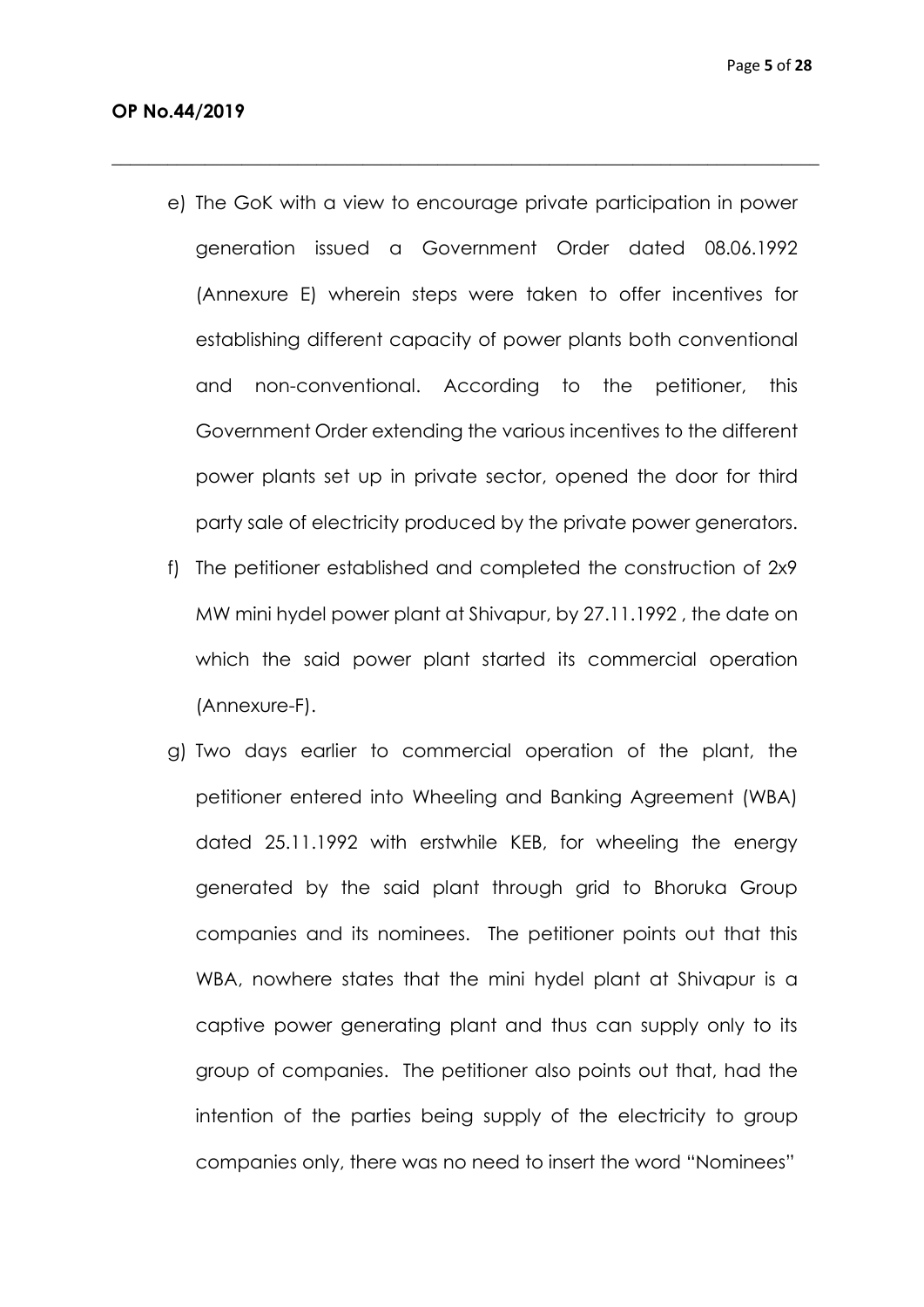in the WBA. Therefore, the petitioner contended that the reason for introducing the word "Nominees" was to include third party sales. It also contended that the third party sale is manifested by the subsequent conduct of the parties as third party sale of the energy generated from mini hydel power plant at Shivapur was allowed from 1992 to 2019 till issuing the impugned communication dated 15.04.2019 by the 2<sup>nd</sup> respondent as per Annexure A.

\_\_\_\_\_\_\_\_\_\_\_\_\_\_\_\_\_\_\_\_\_\_\_\_\_\_\_\_\_\_\_\_\_\_\_\_\_\_\_\_\_\_\_\_\_\_\_\_\_\_\_\_\_\_\_\_\_\_\_\_\_\_\_\_\_\_\_\_\_\_\_\_\_\_\_\_

- h) The petitioner furnished the information on 10.05.2000 stating the names of the third parties to whom it was effecting sales from its mini hydel power plant, in response to a public notice issued by this Commission in Deccan Herald on 11.04.2000 requiring the power generators to furnish the details of the power plant etc., including the sales effected to third parties.
- i) The KPTCL vide its communication dated 04.01.2018 (Annexure M) to BESCOM sought concurrence for wheeling of energy generated from the mini hydel power plant of the petitioner to certain third parties. In the said communication, the petitioner was addressed as a IPP i.e., Independent Power Producer but not as a Captive Power Producer.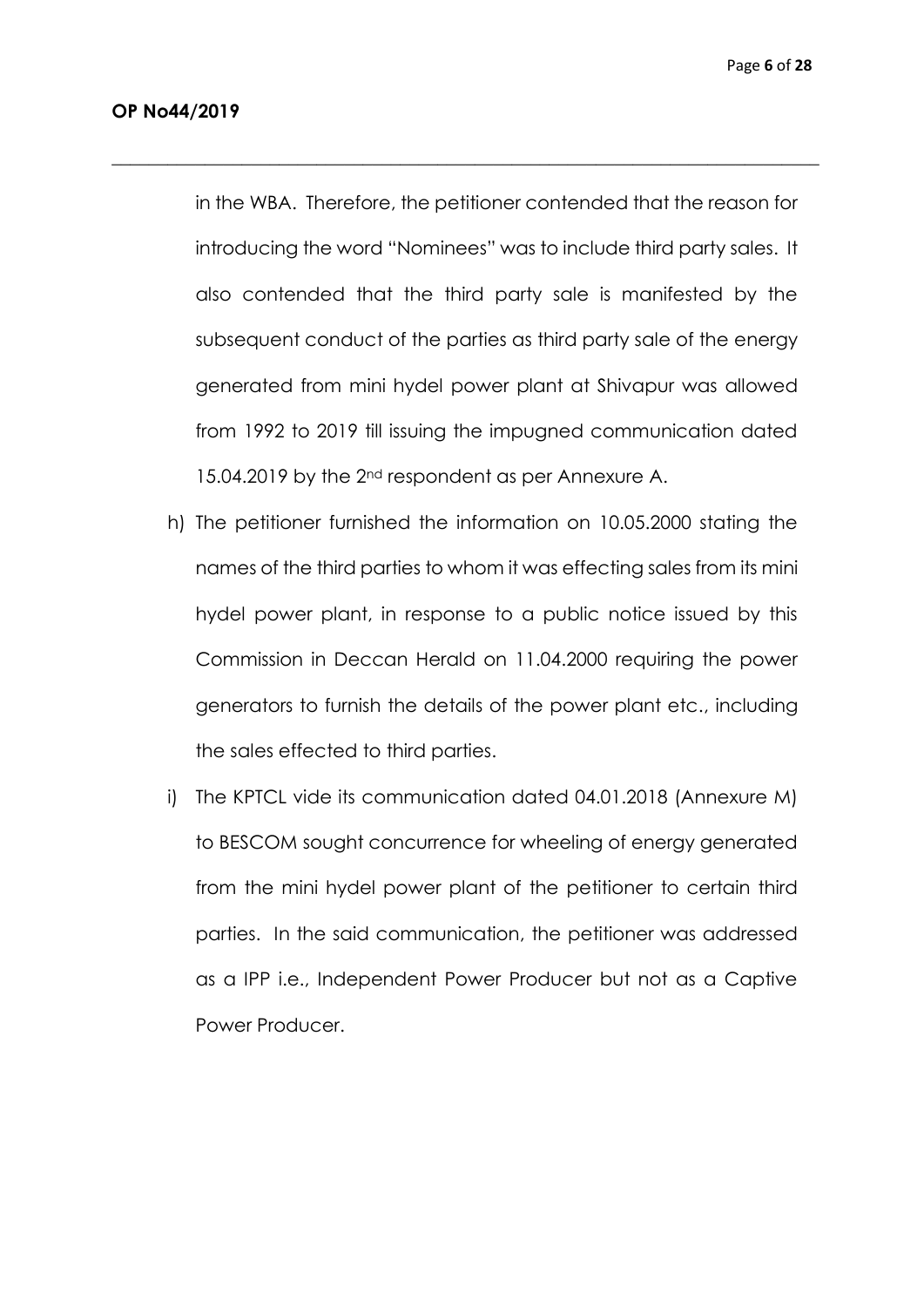j) The GoK issued Order dated 22.02.2019 (Annexure Q) confirming the extension of the duration of ownership of mini hydel power plant to 40 years subject to the terms and conditions of Government Order dated 30.05.1985.

 $\_$  , and the set of the set of the set of the set of the set of the set of the set of the set of the set of the set of the set of the set of the set of the set of the set of the set of the set of the set of the set of th

- k) BESCOM issued a communication dated 15.04.2019 (Annexure A) impugned herein to the GoK where-under the BESCOM concluded that contrary to the terms and conditions agreed in the GoK orders dated 30.05.1985 and 19.10.1991 and the WBA dated 25.11.1992, consents were inadvertently being issued earlier, to wheel the power to non-captive users within BESCOM jurisdiction and thereby the consent for wheeling energy to additional 12 nos. of third party HT consumers cannot be considered and that the consent already given to 32 nos. of HT consumers in BESCOM jurisdiction was to be withdrawn and acted accordingly.
- l) The petitioner filed a writ petition before the Hon'ble High Court of Karnataka challenging the communication dated 15.04.2019 (Annexure A) and ultimately the Hon'ble High Court of Karnataka referred the parties to appear before this Commission for resolving their disputes.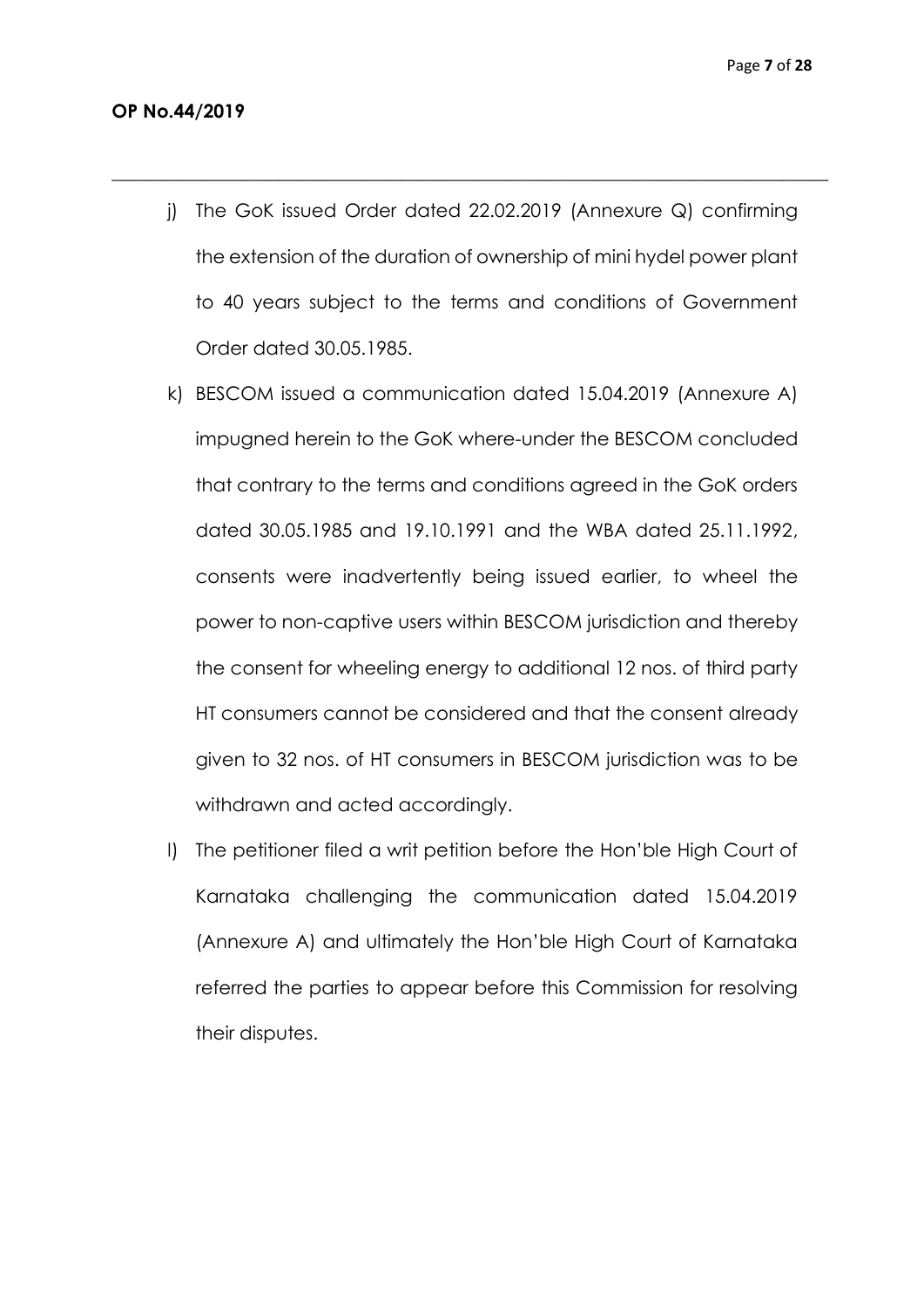4. Upon issuance of notice to the respondents, they appeared through their counsels. The 2nd respondent filed its statement of objections on 08.08.2019 and the 1st respondent filed its statement of objections on 26.09.2019 almost adopting the objections filed by the 2nd respondent. The 3rd respondent had not filed the written objections. However, the  $3<sup>rd</sup>$  respondent is also represented by the learned counsel who appeared for 2nd respondent. The gist of the objections of Respondents 1 and 2 may be stated as follows:

\_\_\_\_\_\_\_\_\_\_\_\_\_\_\_\_\_\_\_\_\_\_\_\_\_\_\_\_\_\_\_\_\_\_\_\_\_\_\_\_\_\_\_\_\_\_\_\_\_\_\_\_\_\_\_\_\_\_\_\_\_\_\_\_\_\_\_\_\_\_\_\_\_\_\_\_\_

- a) That the various Government Orders including the terms and conditions contained in the WBA, would clearly point out that the mini hydel power plant of the petitioner was allowed to be established as a captive power plant permitting the use of power generated from it only by the persons specifically named in the said Government Order dated 16.12.1985 (Annexure C) i.e., captive users.
- b) That the WBA dated 25.11.1992 (Annexure F) authorises the wheeling of energy from the captive power plant of the petitioner only to the captive users stated in the Government Order dated 16.12.1985 (Annexure C) and such other companies which might be formed within that group and that the word "Nominees" in the WBA refers only to such companies which might be formed within the said group but not to third party consumers. It is also contended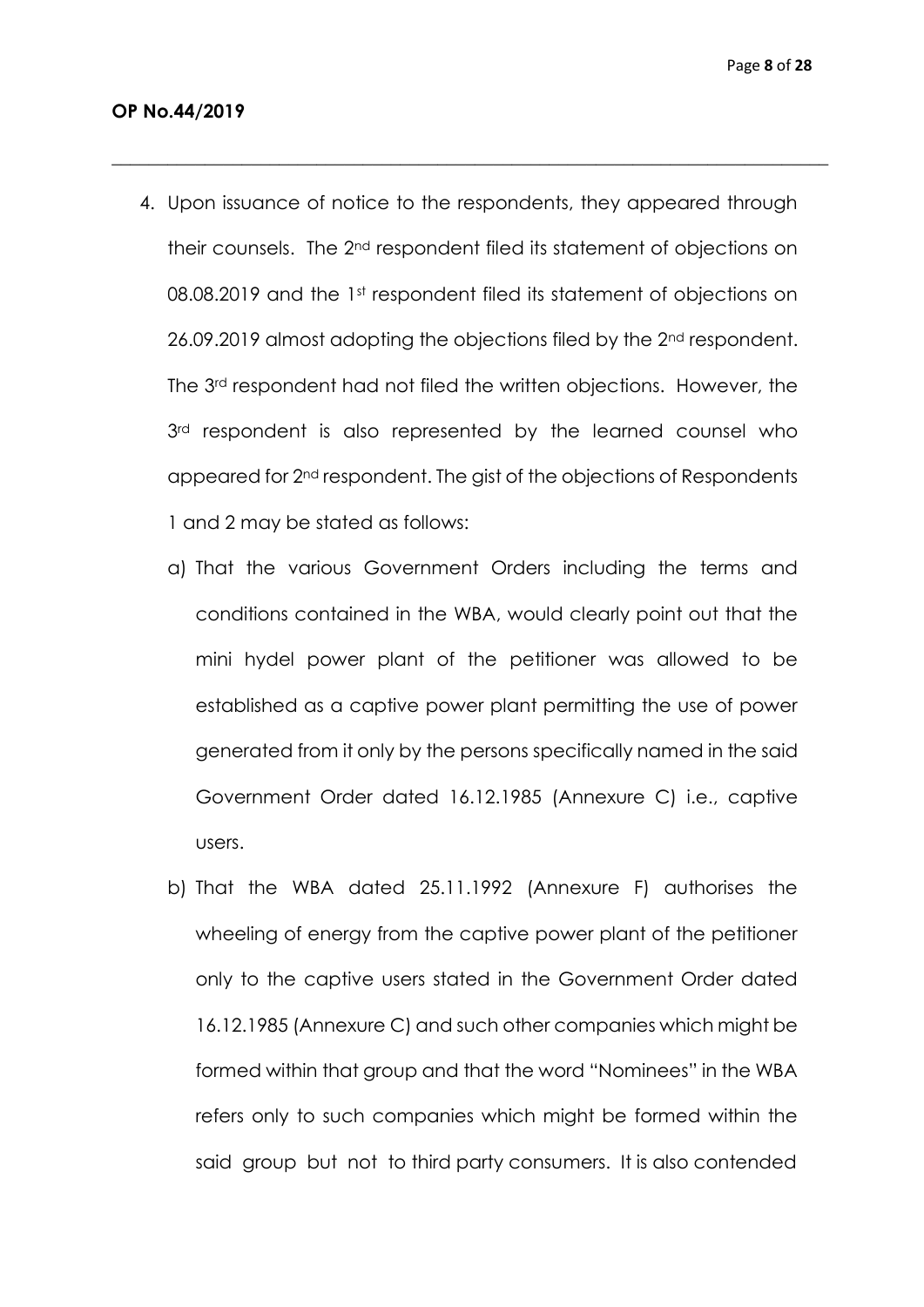that the said WBA prescribes that the excess energy generated after meeting the requirement of captive users should be sold to KEB at a rate to be fixed by the GoK.

\_\_\_\_\_\_\_\_\_\_\_\_\_\_\_\_\_\_\_\_\_\_\_\_\_\_\_\_\_\_\_\_\_\_\_\_\_\_\_\_\_\_\_\_\_\_\_\_\_\_\_\_\_\_\_\_\_\_\_\_\_\_\_\_\_\_\_\_\_\_\_\_\_\_\_\_

- c) That the wheeling of energies to third parties were previously allowed due to inadvertence and the same mistake cannot be perpetuated for the future period. The petitioner is not entitled to wheel the energies to third parties as per the terms and conditions of the various Government Orders and the terms of WBA.
- d) The other contentions raised by the petitioner in support of its claim are specifically denied by these respondents.
- e) The learned counsel for the 3rd respondent submitted that the grounds alleged in the petition do not call for any specific reply by the 3rd respondent, thereby the 3rd respondent had not filed any written objections. He submitted that the 3rd respondent adopts the objections filed by the other respondents.
- 5. We have heard the learned counsel for the parties. They have also filed written arguments. The respondents also filed the agreement dated 03.02.1986 executed between the petitioner and the GoK while setting up of mini hydel power plant at Shivapur, referred in WBA dated 25.11.1992 (Annexure F). Subsequently, the petitioner has also produced the copy of the said agreement dated 03.02.1986 (Annexure W).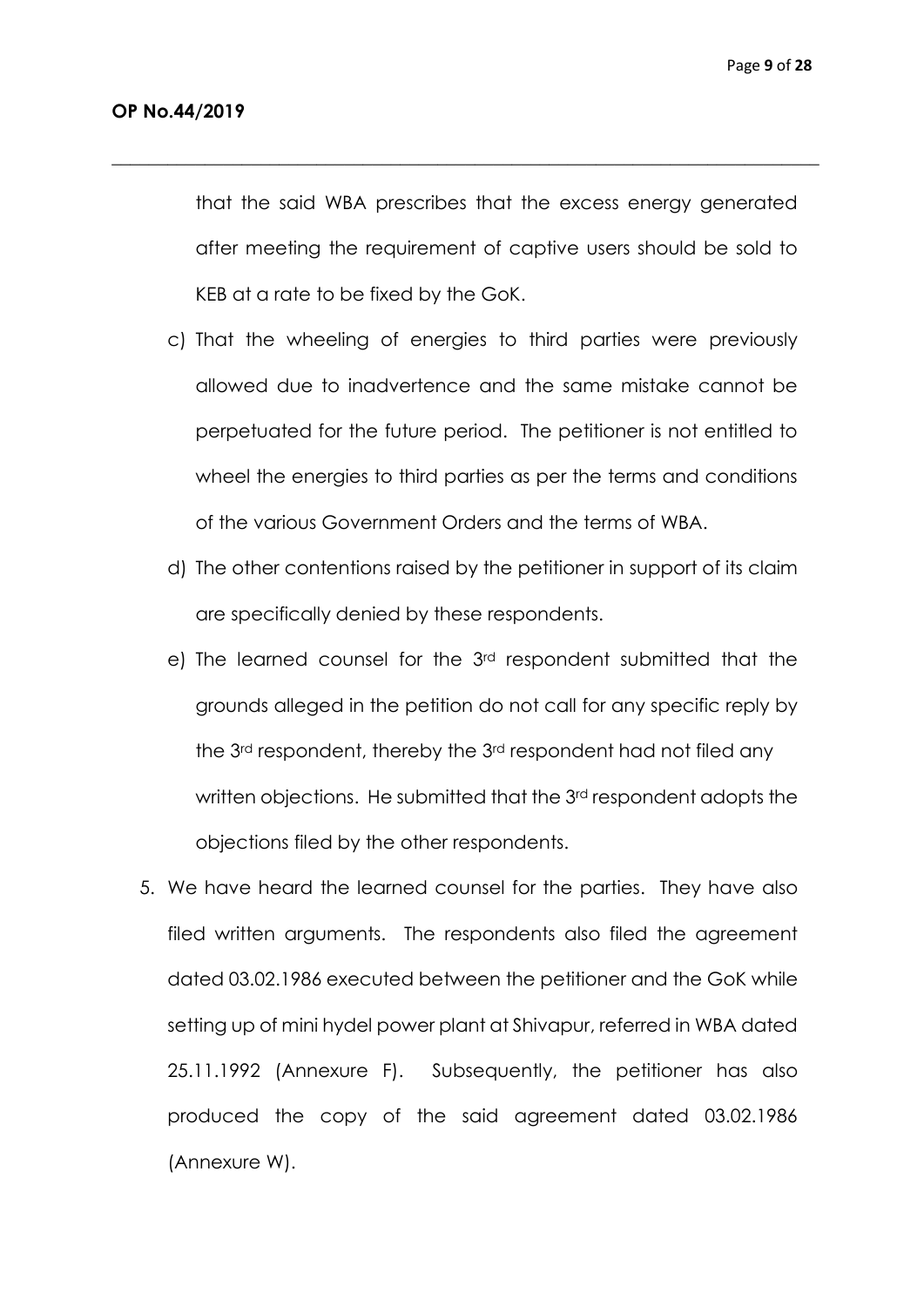6. From the rival contentions raised by the parties during the arguments and from their pleadings, the following issues arise for our considerations:-

 $\_$  , and the set of the set of the set of the set of the set of the set of the set of the set of the set of the set of the set of the set of the set of the set of the set of the set of the set of the set of the set of th

- i) Whether the petitioner was permitted by the GoK for sale of energy generated from its captive mini hydel power plant at Shivapur to third parties, apart from captive users of energy viz., M/s Bhoruka Steel Limited, Bengaluru and others named in the Government Order dated 16.12.1985 (Annexure C)?
- ii) Whether the Respondents 2 and 3 have failed to perform their obligations under the WBA dated 25.11.1992 (Annexure F) being party to the said agreement by not allowing the petitioner to wheel the energies to the third parties?
- iii) Whether the communication dated 15.04.2019 (Annexure A) issued by Respondent 2 and addressed to Government is to be set aside? iv)To which reliefs the petitioner is entitled to?
- v) What Order?
- 7) After considering the submissions made by the parties and on perusal of the pleadings and the records our findings on the above issues are as follows:
- 8) ISSUE No.(1): Whether the petitioner was permitted by the GoK for sale of energy generated from its captive mini hydel power plant at Shivapur to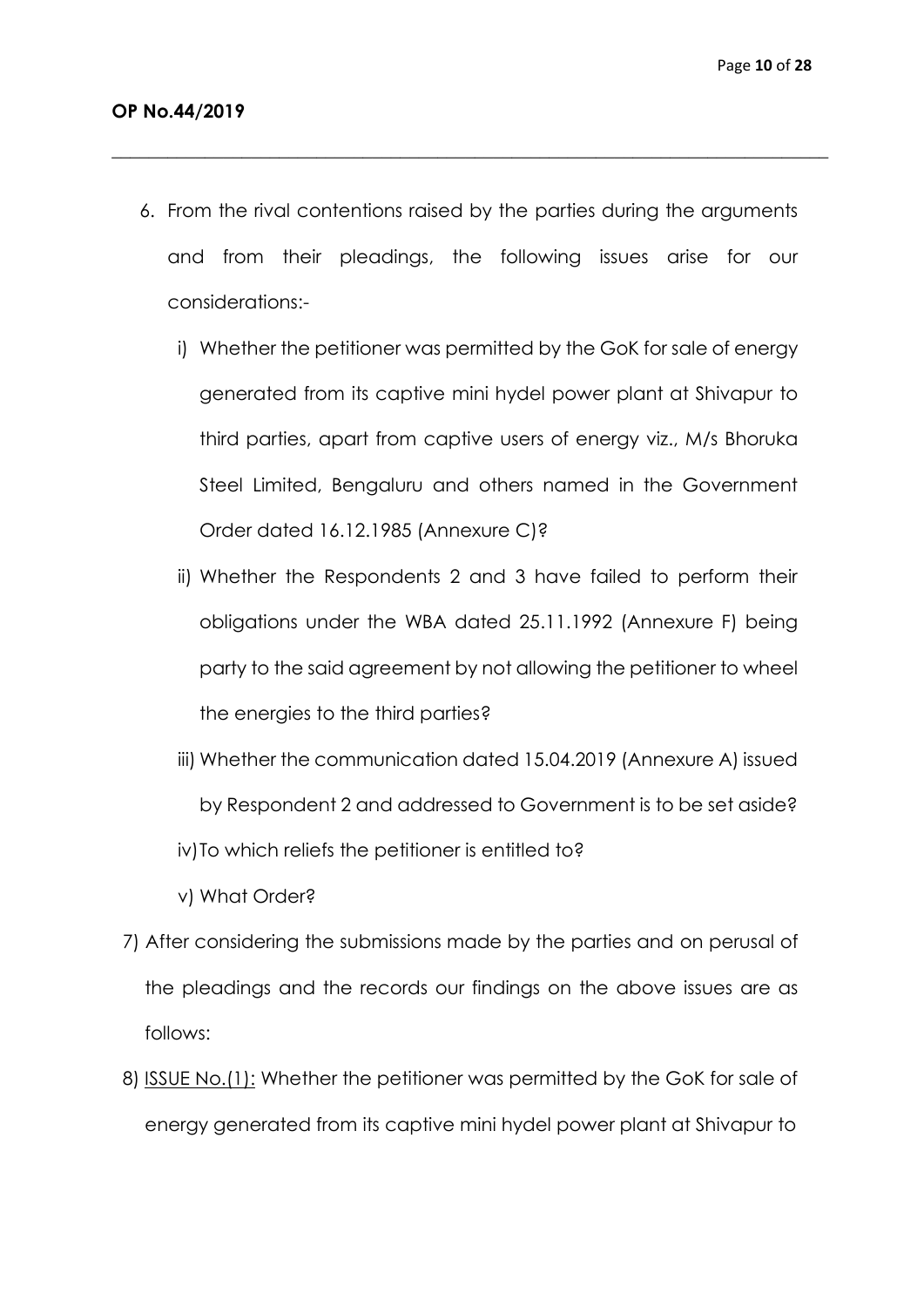third parties, apart from captive users of energy viz., M/s Bhoruka Steel Limited, Bengaluru and others named in the Government Order dated 16.12.1985 (Annexure C).

\_\_\_\_\_\_\_\_\_\_\_\_\_\_\_\_\_\_\_\_\_\_\_\_\_\_\_\_\_\_\_\_\_\_\_\_\_\_\_\_\_\_\_\_\_\_\_\_\_\_\_\_\_\_\_\_\_\_\_\_\_\_\_\_\_\_\_\_\_\_\_\_\_\_\_\_\_

9) Before considering Issue No.1, the relevant provisions as it existed before coming into force The Karnataka Electricity Reforms Act, 1999, governing the rights of Generating Company for sale of energy directly to a consumer may be examined.

a) The relevant provisions in this regard were Section 3 and Section 28 of The Indian Electricity Act, 1910. A generator intending to supply energy to the consumer of an area could have taken license as provided under Section 3 or at least it should have obtained prior sanction of State Government required by non licensees as provided in Section 28 of the said Act. Section 28 envisages that no person other than a licensee, shall engage in the business of supplying energy to the public except with the previous sanction of the State Government and in accordance with such conditions as the State Government may fix in this behalf and any agreement to the contrary shall be void.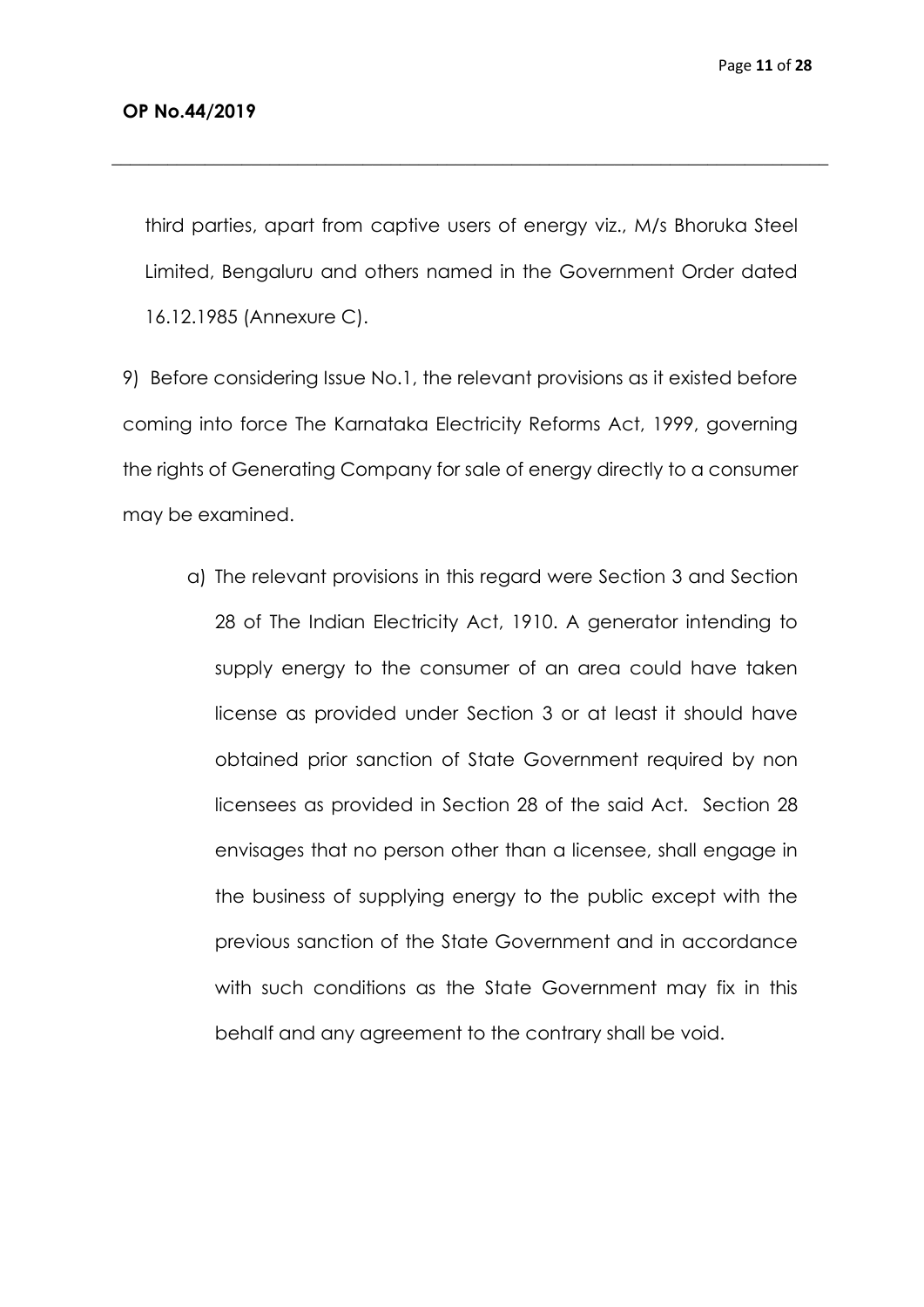b) In this regard, one may also refer Section 43-A of The Electricity (Supply) Act, 1948. The said section reads thus:

\_\_\_\_\_\_\_\_\_\_\_\_\_\_\_\_\_\_\_\_\_\_\_\_\_\_\_\_\_\_\_\_\_\_\_\_\_\_\_\_\_\_\_\_\_\_\_\_\_\_\_\_\_\_\_\_\_\_\_\_\_\_\_\_\_\_\_\_\_\_\_\_\_\_\_\_\_

*"43-A. Terms, conditions and tariff for sale of electricity by Generating Company – (1) A generating Company may enter into a contract for the sale of electricity generated by it-*

*(a) With the Board constituted for the State or any of the States in which a generating station owned or operated by the company is located;*

*(b) With the Board constituted for any other State in which it is carrying on its activities in pursuance of sub-section (3) of Section 15-A; and* 

*(c) With any other person with consent of the competent government or governments.*

It appears clause (c) of sub-section (1) of Section 43-A of The Electricity (Supply) Act, 1948 was wrongly interpreted previously as the said clause authorised sale of energy by generating company to a third party. In the decision cited in *(2004) 10 Supreme Court Cases 511 between AP Gas Power Corporation Vs. AP State Electricity Regulatory Commission and Another, i*t is made clear that the said clause (c) does not authorise a generating company to sell electricity to a third party consumer but it applies only to the entities like State Electricity Boards. In the said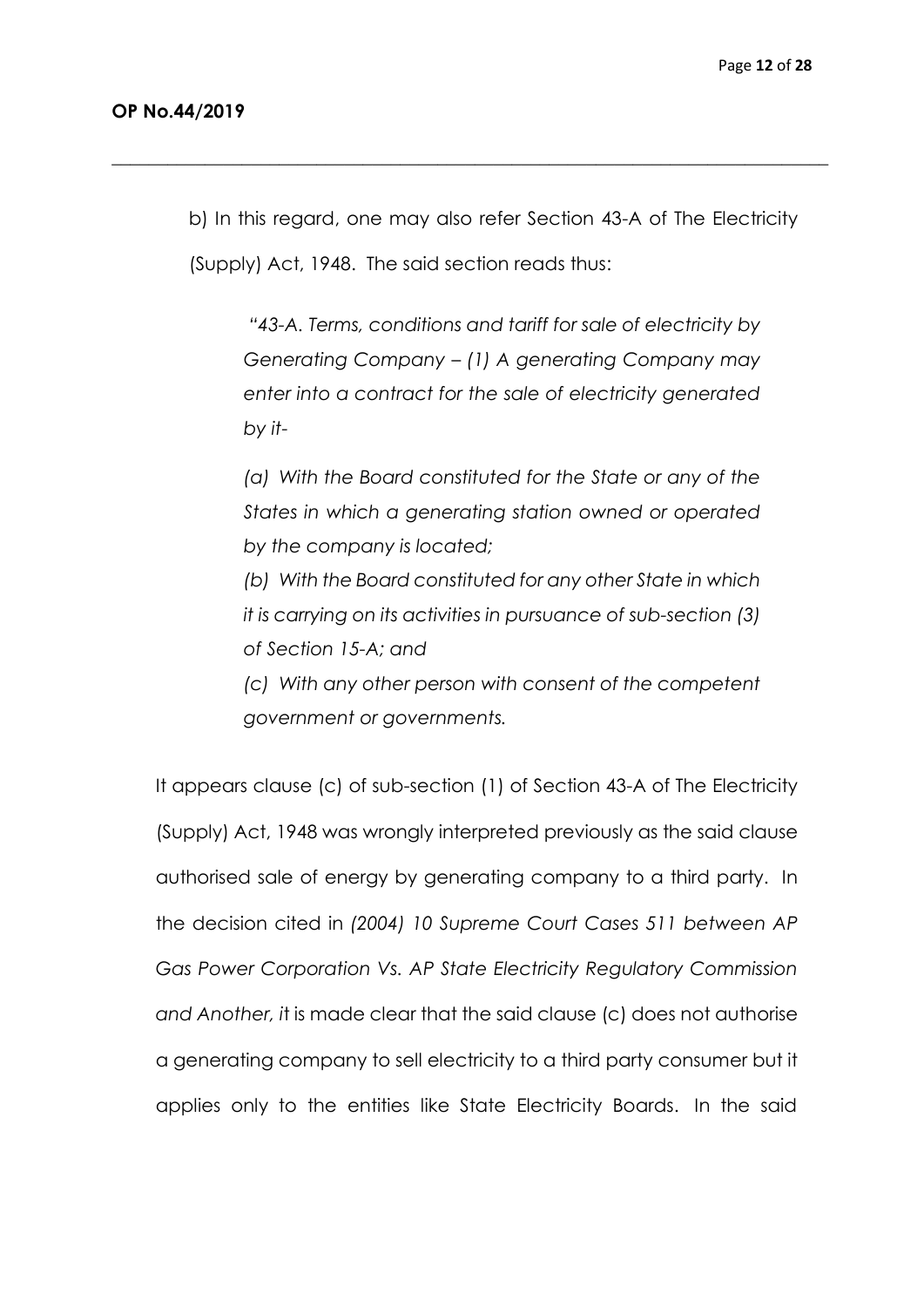judgment of the Hon'ble Supreme Court of India at the end of para 55,

\_\_\_\_\_\_\_\_\_\_\_\_\_\_\_\_\_\_\_\_\_\_\_\_\_\_\_\_\_\_\_\_\_\_\_\_\_\_\_\_\_\_\_\_\_\_\_\_\_\_\_\_\_\_\_\_\_\_\_\_\_\_\_\_\_\_\_\_\_\_\_\_\_\_\_\_\_

it is concluded as follows:

*"In this view of the matter, it can well be said that the meaning of the expression "any person" as used in clause (c) of sub-section (1) of Section 43-A denotes such bodies or entities which would further the purpose for which the Electricity Boards have been constituted. It is for the Board to coordinate different activities in discharge whereof to make available the electricity to the licensees, distributors or those who transmit the electricity. It would be reasonable to infer that the consent of the State Government may be necessary to have a contract of sale of electricity generated by it with any of such bodies discharging any of such functions like that of the Board indicated above or any other body or entity established for similar purpose."*

Therefore, it is clear that a generating company cannot enter into a contract for sale of electricity generated by it directly with a consumer even with the consent of the competent Government under this clause (c) of Sub-Section (1) of Section 43-A of The Electricity (Supply) Act, 1948.

c) As already noted above, a generating company can sell energy directly to a consumer by obtaining the license under Section 3 or obtaining a sanction by the State Government under Section 28 of The Electricity Act, 1910. Therefore, in the present case had the State Government given the consent or approval which even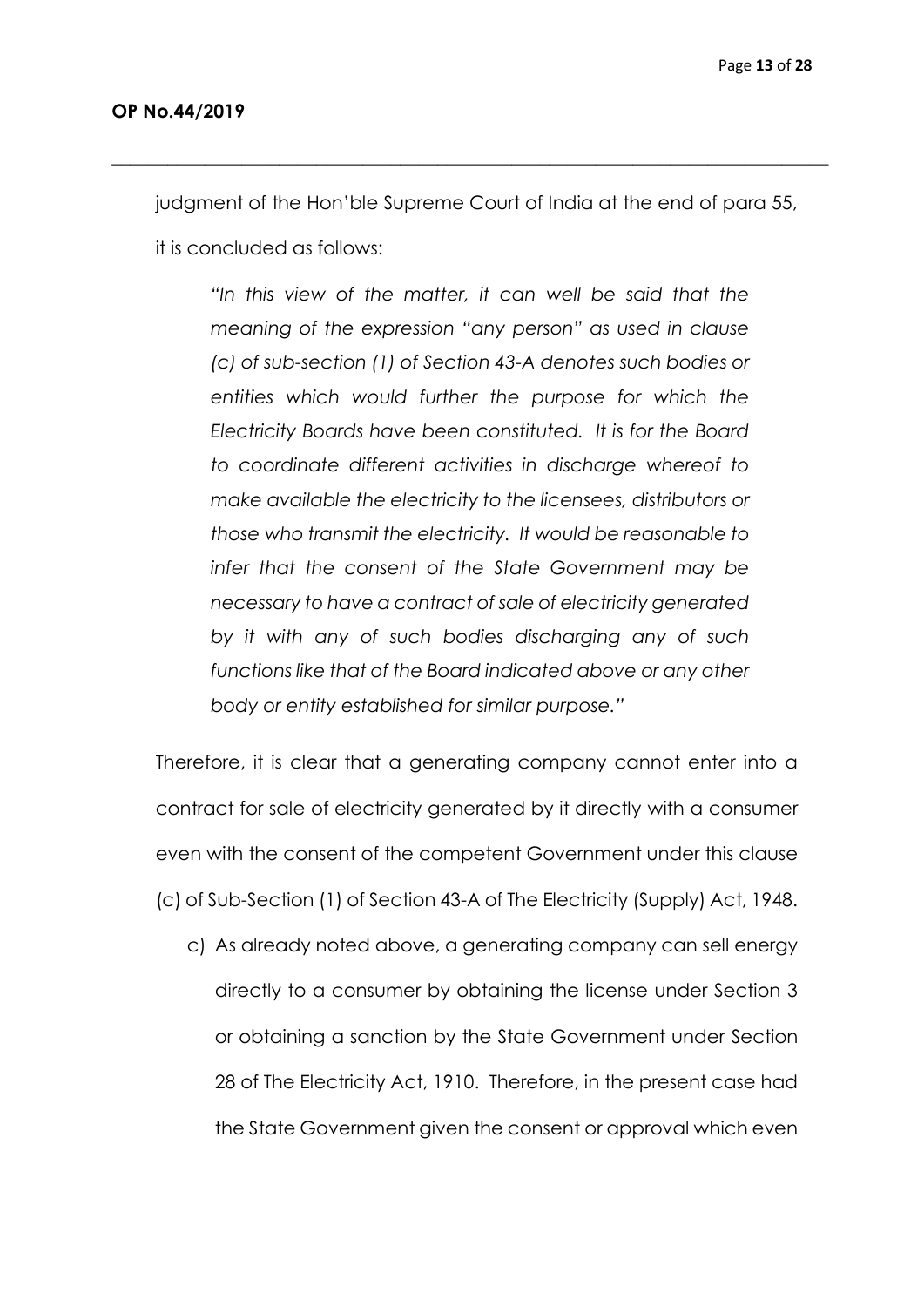with some misconception of clause (c) of Sub-Section (1) of Section 43-A of The Electricity (Supply) Act, 1948, the said consent or approval could be treated as sanction granted by the State Government under Section 28 of The Electricity Act, 1910.

\_\_\_\_\_\_\_\_\_\_\_\_\_\_\_\_\_\_\_\_\_\_\_\_\_\_\_\_\_\_\_\_\_\_\_\_\_\_\_\_\_\_\_\_\_\_\_\_\_\_\_\_\_\_\_\_\_\_\_\_\_\_\_\_\_\_\_\_\_\_\_\_\_\_\_\_\_

- d) The petitioner has not produced any consent or approval that might have been given/granted under clause (c) of Sub-Section (1) of Section 43-A of The Electricity (Supply) Act, 1948 or sanction granted by the State Government under Section 28 of The Electricity Act, 1910.
- 10) Now we shall consider Issue No.1: The petitioner in support of its contention, that it was permitted by the GoK for sale of energy generated from its captive unit to third parties relied upon the following documents and circumstances:-
	- (i) The GoK Order dated 08.06.1992 (Annexure E) to contend that the said order opened the door for third party sale of electricity produced by the private power generators.
	- (ii) The WBA dated 25.11.1992 (Annexure F) entered between KEB and the petitioner allowed to supply the electricity to group companies and also to its "nominees". It is contended that the reason for introducing "nominees" was to include third party sales.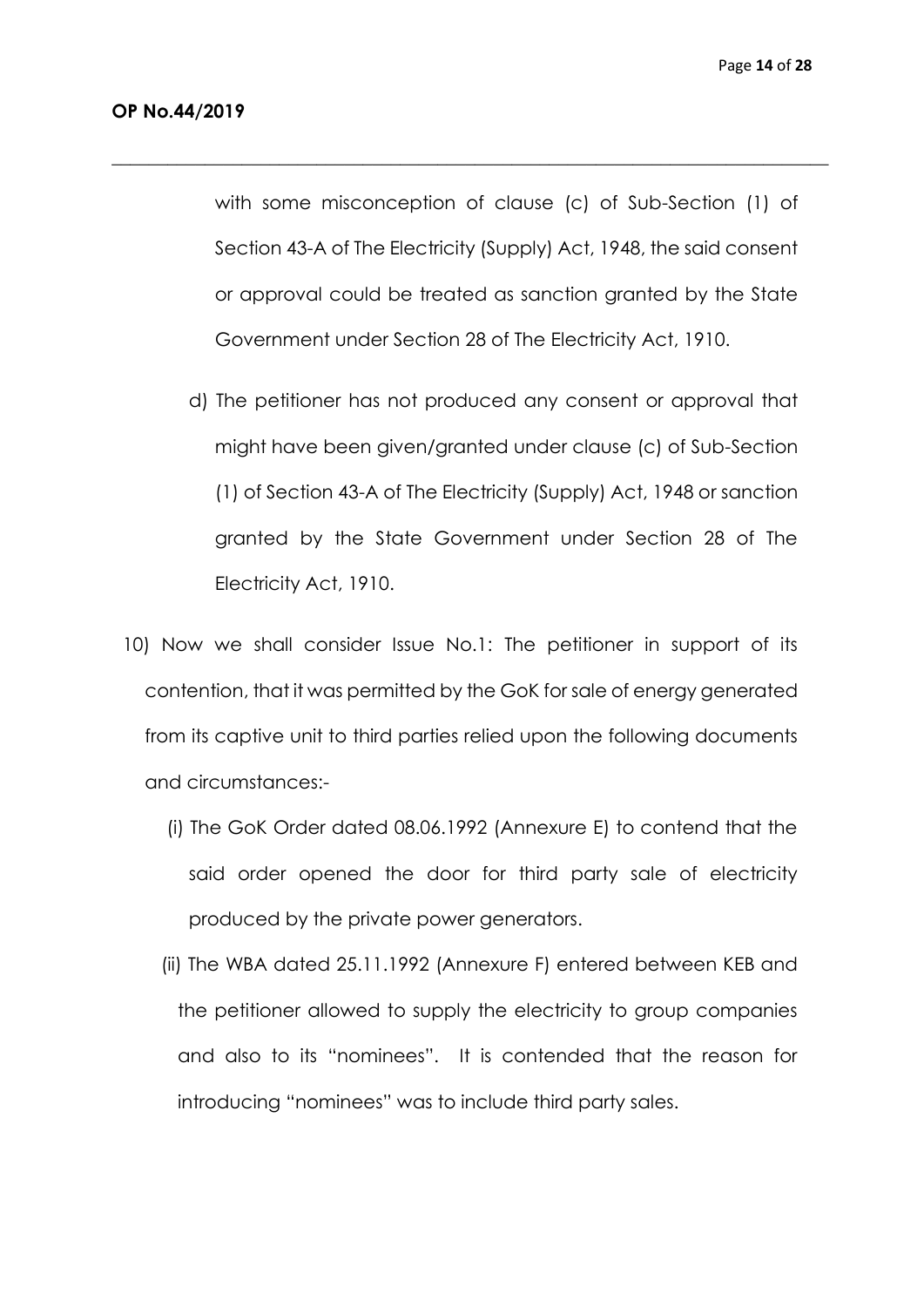(iii) The subsequent conduct of the KEB and its successors viz., BESCOM and KPTCL in allowing third party sales would show that the parties had always interpreted or understood the word "nominees" as third parties.

\_\_\_\_\_\_\_\_\_\_\_\_\_\_\_\_\_\_\_\_\_\_\_\_\_\_\_\_\_\_\_\_\_\_\_\_\_\_\_\_\_\_\_\_\_\_\_\_\_\_\_\_\_\_\_\_\_\_\_\_\_\_\_\_\_\_\_\_\_\_\_\_\_\_\_\_

(iv) The Commission vide its order dated 27.05.2002 (Annexure K) held that where the generating company has been permitted to sell electricity to third parties in terms of the agreement entered into with the GoK prior to the coming into force of Karnataka Electricity Reforms Act of 1999, fresh permission from the Commission need not be insisted upon, as the permission given by the GoK earlier would continue to hold good. That this Commission accepted the reply of the petitioner that it had permission to sell electricity to third parties obtained from the GoK.

11) We may first consider the effect of the GO dated 16.12.1985 (Annexure C) and the representation dated 23.06.1992 (Annexure Y) produced by the petitioner.

a) Annexure C, the Government Order dated 16.12.1985 specifically states as follows:

*"In partial modification of the Government Order No.PWD 49 PPC 83 dated 30.05.1985, approval of the Government is accorded to the request of M/s Bhoruka Steel Limited, Bangalore to incorporate a separate Company named as Bhoruka Power Corporation Limited to implement the Shivapur*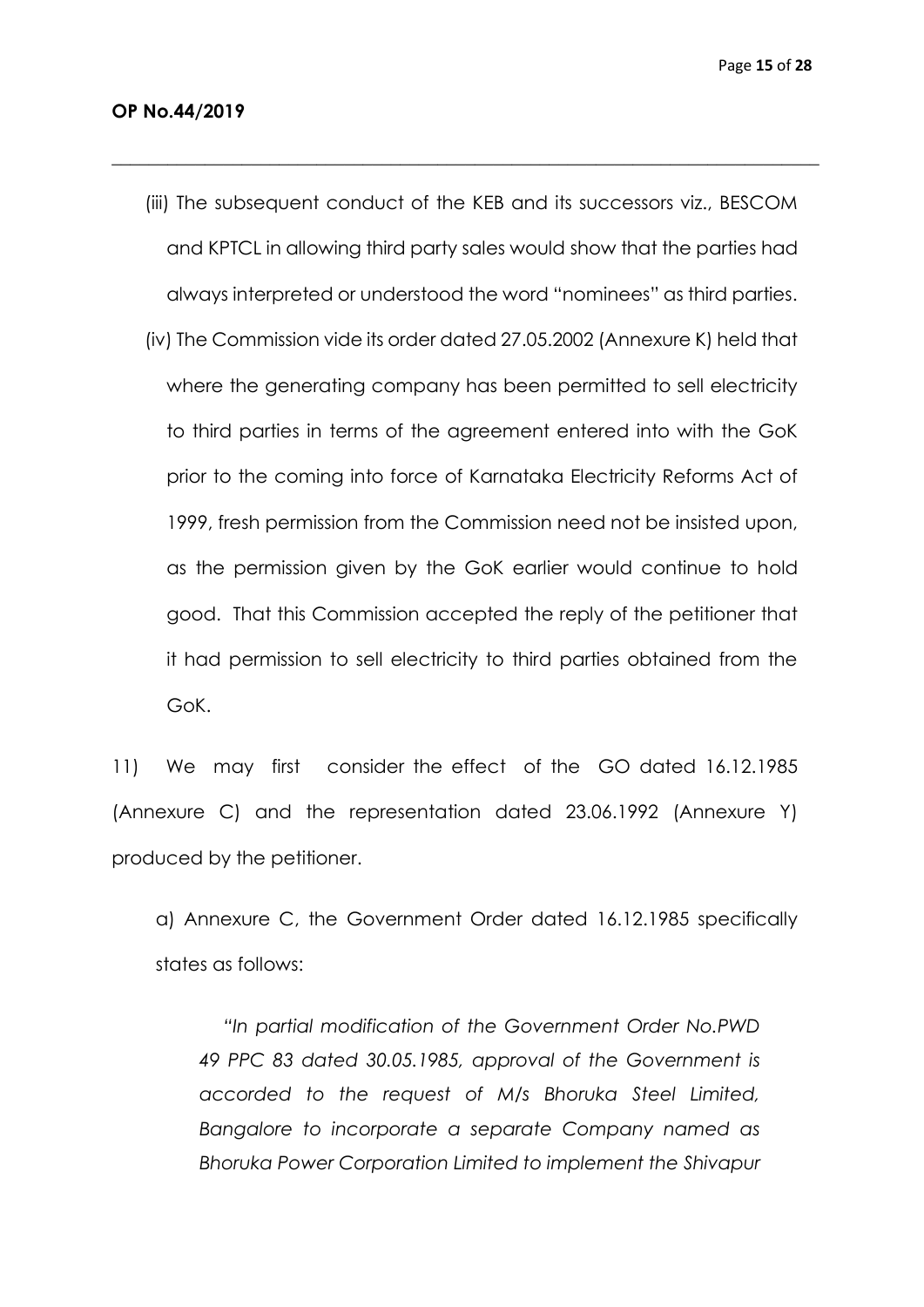*Mini Hydel Plant and supply the energy so generated to the firms Bhoruka Steel Limited, Bangalore; Wire Rod Mill; Karnataka Aluminum Limited; Bhoruka Textiles Limited; Karnataka Oxygen Limited; Bhoruka Engineering Industries Limited and such other companies which may be formed within the group subject to the condition that all these firms are situated within the state of Karnataka and also subject to the stipulations of Indian Electricity Act.*

\_\_\_\_\_\_\_\_\_\_\_\_\_\_\_\_\_\_\_\_\_\_\_\_\_\_\_\_\_\_\_\_\_\_\_\_\_\_\_\_\_\_\_\_\_\_\_\_\_\_\_\_\_\_\_\_\_\_\_\_\_\_\_\_\_\_\_\_\_\_\_\_\_\_\_\_\_

 *The other terms and conditions specified in the Annexure to Government Order No.PWD 49 PPC 83 dated 30.05.1985 remain unaltered."* 

- b) Therefore, one can say that this Government Order dated 16.12.1985 allows supply of energy only to M/s Bhoruka Steel Limited, Bangalore and its group of companies and such other companies which may be formed within the group. It is clear from this Government Order that the sale of energy to third parties is not at all contemplated.
- c) The petitioner has produced during the closure of the argument his representation dated 23.06.1992 (Annexure Y) addressed to the GoK, to contend that the Government had permitted to sell the energy to third parties. The said representation reads as follows:-

*"As per the order of Government of Karnataka No.PWD 49 PPC 83 dated 30th May 1985, the Shivapur 18 MW Power Station was allotted to Bhoruka Power Corporation Limited for*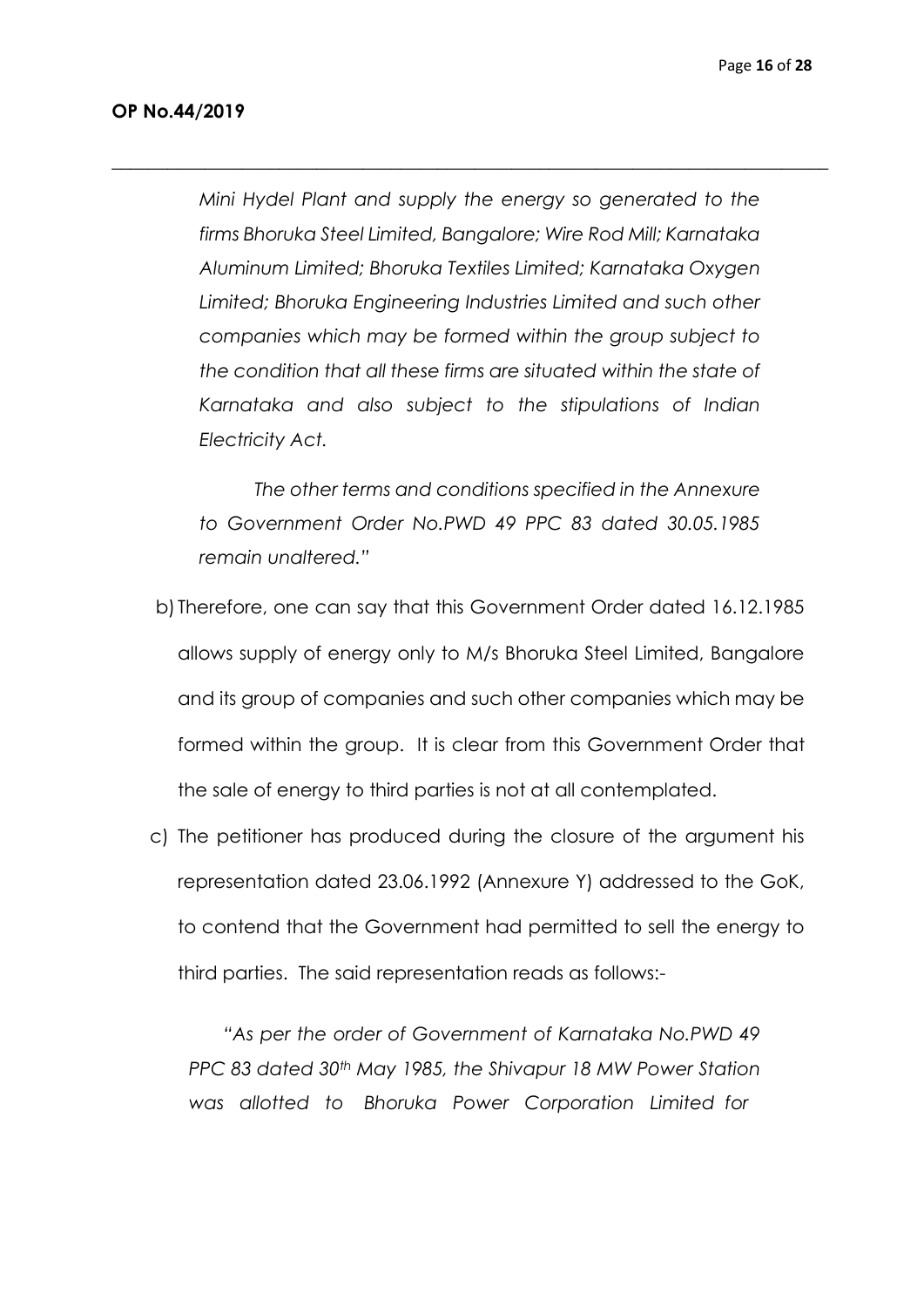*implementation and operation. An agreement was entered into with the Government on 3rd February 1986. As per clause 13 of this agreement Bhoruka Power Corporation Limited is permitted to supply power/energy to its sister concerns namely Bhoruka Steel Limited, Bangalore Wire Rod Mill, Bhoruka Aluminum Limited, Bhoruka Textiles Limited, Bhoruka Oxygen Limited, Bhoruka Engineering Industries Limited and such other companies which may be formed within the group subject to the condition that all these firms are situated within the state of Karnataka.*

*\_\_\_\_\_\_\_\_\_\_\_\_\_\_\_\_\_\_\_\_\_\_\_\_\_\_\_\_\_\_\_\_\_\_\_\_\_\_\_\_\_\_\_\_\_\_\_\_\_\_\_\_\_\_\_\_\_\_\_\_\_\_\_\_\_\_\_\_\_\_\_\_\_\_\_\_*

*The recent amendments to the Electricity Supply Act, however, permit sales of energy to not only the companies within he promoters' group but also to such other firms that may be nominated by the generating company. Relevant notification to this effect was published by the Ministry of Power and Non-Conventional Energy Sources on 30th March 1992.*

*In line with the above amendments, we request that clause 13 of the agreement of 3rd February 1986 may please be suitably modified to include the sale of power/energy apart from group companies to any other firm/firms nominated by Bhoruka Power Corporation Limited."*

d) The petitioner has not pleaded in his petition as made out in this letter dated 23.06.1992 (Annexure Y) that as per the recent amendments to the Electricity (Supply) Act, 1948, the sale of energy to third parties is allowed but not merely to the companies within the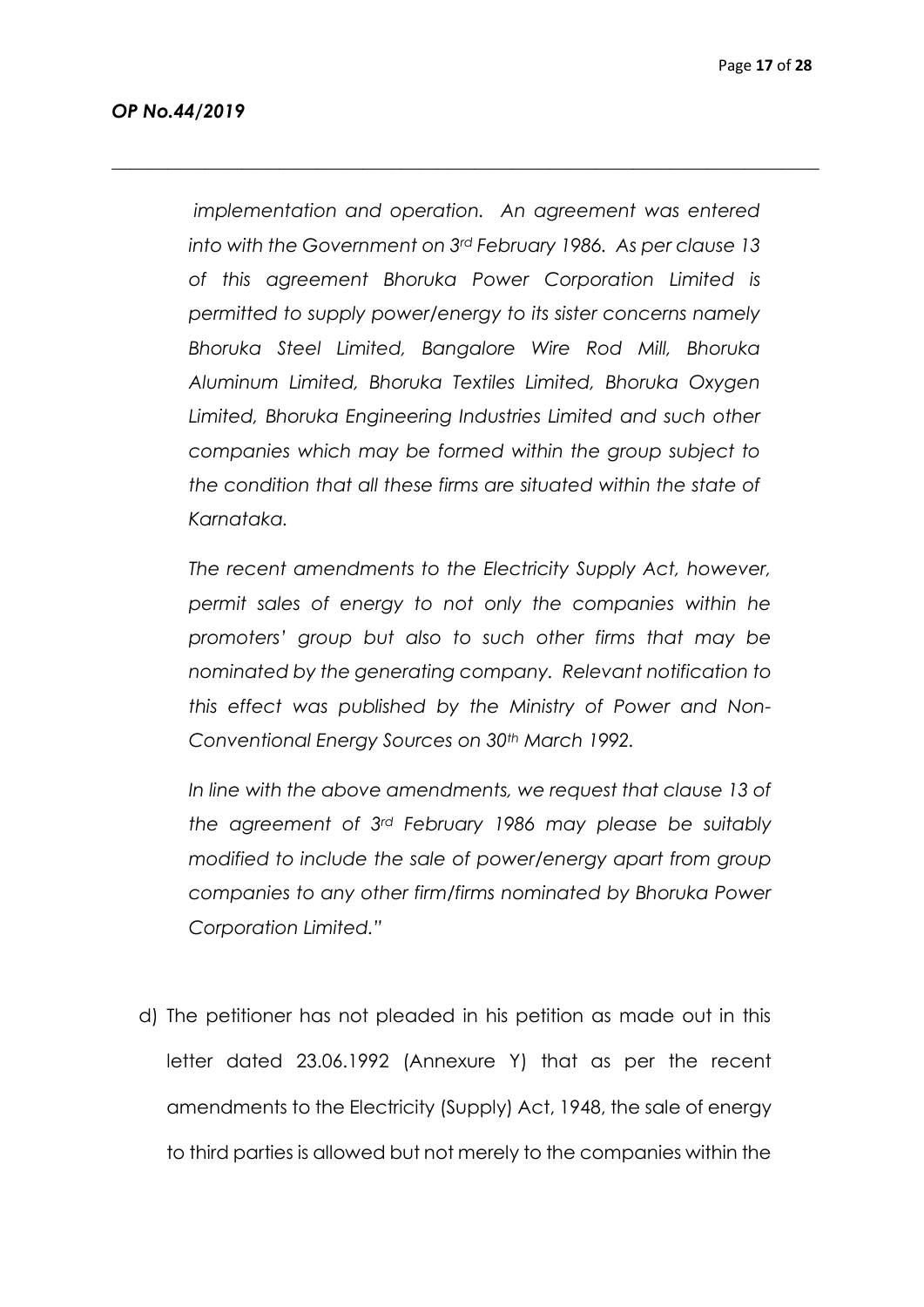promoters group. The petitioner has also not produced the notification alleged to have been published by the Ministry of Power and Non-Conventional Energy Sources on 30<sup>th</sup> March, 1992 as claimed in the said letter dated 23.06.1992. There is no evidence produced by the petitioner that on the basis of this letter, the GoK granted approval for sale of the energy of the third parties.

\_\_\_\_\_\_\_\_\_\_\_\_\_\_\_\_\_\_\_\_\_\_\_\_\_\_\_\_\_\_\_\_\_\_\_\_\_\_\_\_\_\_\_\_\_\_\_\_\_\_\_\_\_\_\_\_\_\_\_\_\_\_\_\_\_\_\_\_\_\_\_\_\_\_\_\_\_

- e) If really there was an approval by the GoK permitting the petitioner to sell the energy to third parties, the petitioner should have produced the said approval, in the absence of it the contention of the petitioner that there was an approval by the GoK for sale of energy to third parties cannot be accepted. On the other hand, it leads to the inference that State Government, had rejected such request or was not inclined to grant such approval.
- f) We have secured the GO dated  $30<sup>th</sup>$  March 1992 issued by the Ministry of Power, Government of India. The relevant portion of this GO concerning this case is at the end of this GO which reads thus:-

*" Para 4.8: In case a Generating Company is permitted by the competent Government supply electricity direct to a consumer in terms of clause (c), subs-section (1), section 43- A of the said Act, such sale shall be mutually negotiated rates, agreed upon between the generating company and the other person, subject to the approval of the competent Government.*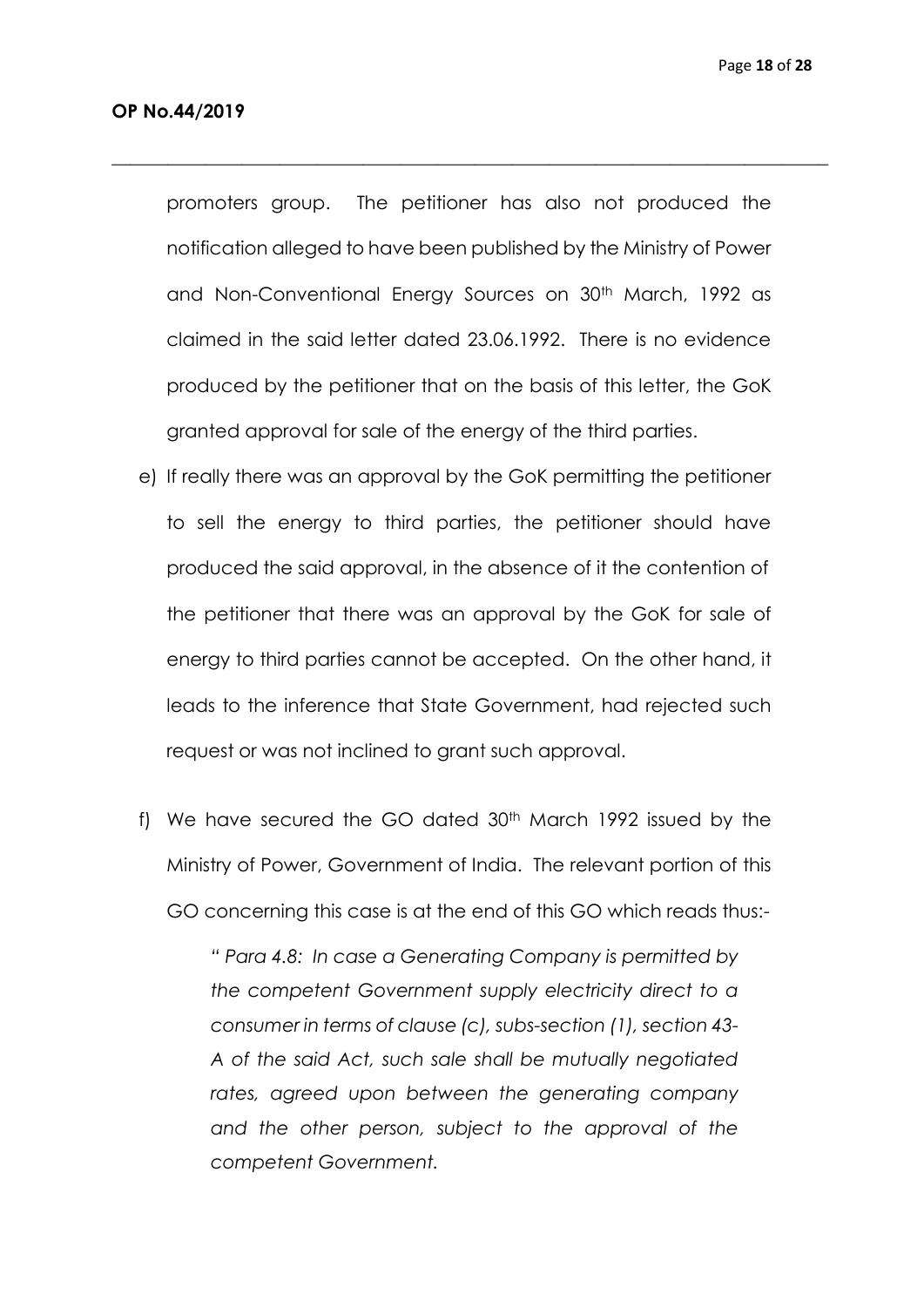g) It can be said that the Central Government has also wrongly interpreted the Section 43-A (1) (c) of The Electricity (Supply) Act, 1948.

*\_\_\_\_\_\_\_\_\_\_\_\_\_\_\_\_\_\_\_\_\_\_\_\_\_\_\_\_\_\_\_\_\_\_\_\_\_\_\_\_\_\_\_\_\_\_\_\_\_\_\_\_\_\_\_\_\_\_\_\_\_\_\_\_\_\_\_\_\_\_\_\_\_\_\_\_*

12) Regarding the Government Order dated 08.06.1992 (Annexure E):-

 (a) In this Government Order while dealing with the subject of private participation in power generation and grant of concessions/incentives to private entrepreneurs, the GoK has issued the present order, to give a boost to the power generation particularly in private sector and for harnessing non-conventional energy sources. This order contains several clauses. The petitioner has relied upon clauses 4, 5 and 6 of this order which reads as follows:

*"4) Large, medium, mini and… Hydel Projects shall be promote in private sector for utilising the best hydel potential.*

*5) The facility of wheeling and banking arrangements shall be permitted for private sector power units, which will be operated by making use of Terms & Conditions system of KEB on payment of wheeling and banking charges covering the existing and new thermal, hydel, wind, solar, Diesel, agro-waste based or any other type of power generating units.*

*6) the wheeling and banking charges payable to KEB in the cases of mini/micro hydels upto one MW and of wind and solar energy projects shall be2% of the energy generated and transmitted. In the case of mini/micro hydels with a*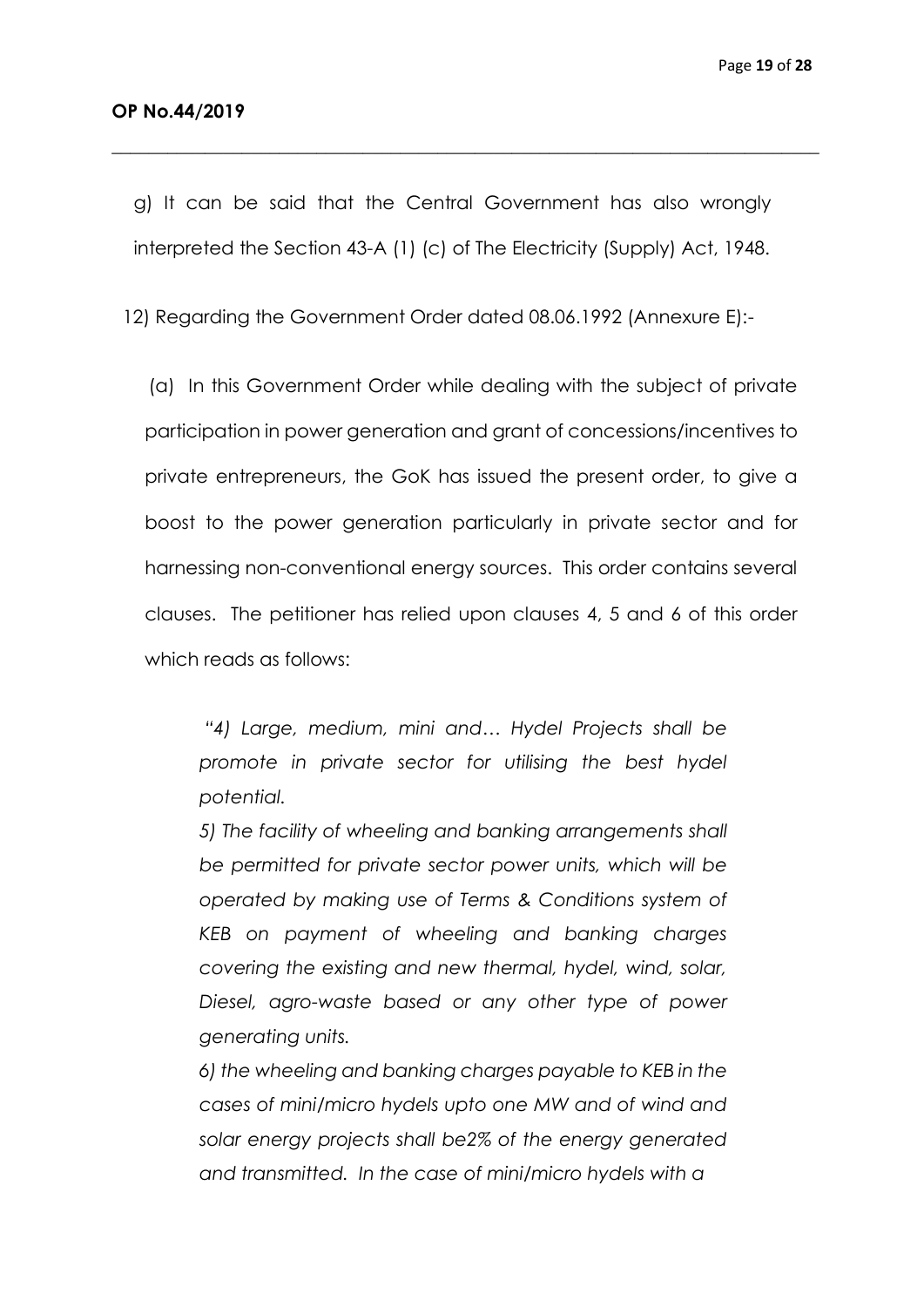*generating capacity between 1 and 3 MW, the wheeling and banking charges shall be 5% of the energy generated and transmitted. In other cases, the wheeling and banking charges shall be fixed at 10% of the energy generated and transmitted".*

*\_\_\_\_\_\_\_\_\_\_\_\_\_\_\_\_\_\_\_\_\_\_\_\_\_\_\_\_\_\_\_\_\_\_\_\_\_\_\_\_\_\_\_\_\_\_\_\_\_\_\_\_\_\_\_\_\_\_\_\_\_\_\_\_\_\_\_\_\_\_\_\_\_\_\_\_*

 The petitioner contended that this Government Order opened the door for sale of electricity generated by the private power producers to the third parties.

- b) The above clauses relied upon by the petitioner or any other clauses in the said Government Order dated 08.06.1992, do not expressly or impliedly amount to grant of permission or consent by the Government for sale of energy to third parties.
- c) The above said Government Order dated 08.06.1992 simply explains the circumstances under which the grant of concessions/incentives are allowed to private power producers and permits use of transmission and distribution system of the KEB on payment of certain charges.
- d) It is true that no approval or sanction of Government is necessary for captive use of energy from a captive power plant. In this regard, the decision cited in (2004) 10 SCC 511 between AP Gas Power Corporation Limited Vs. AP State Regulatory Commission and Another. In this decision it is held that:

*"No licence is necessary for utilisation of energy generated by A.P. GPCL and utilised by the participating industries and the concerns holding shares of A.P. GPCL transferred to them by*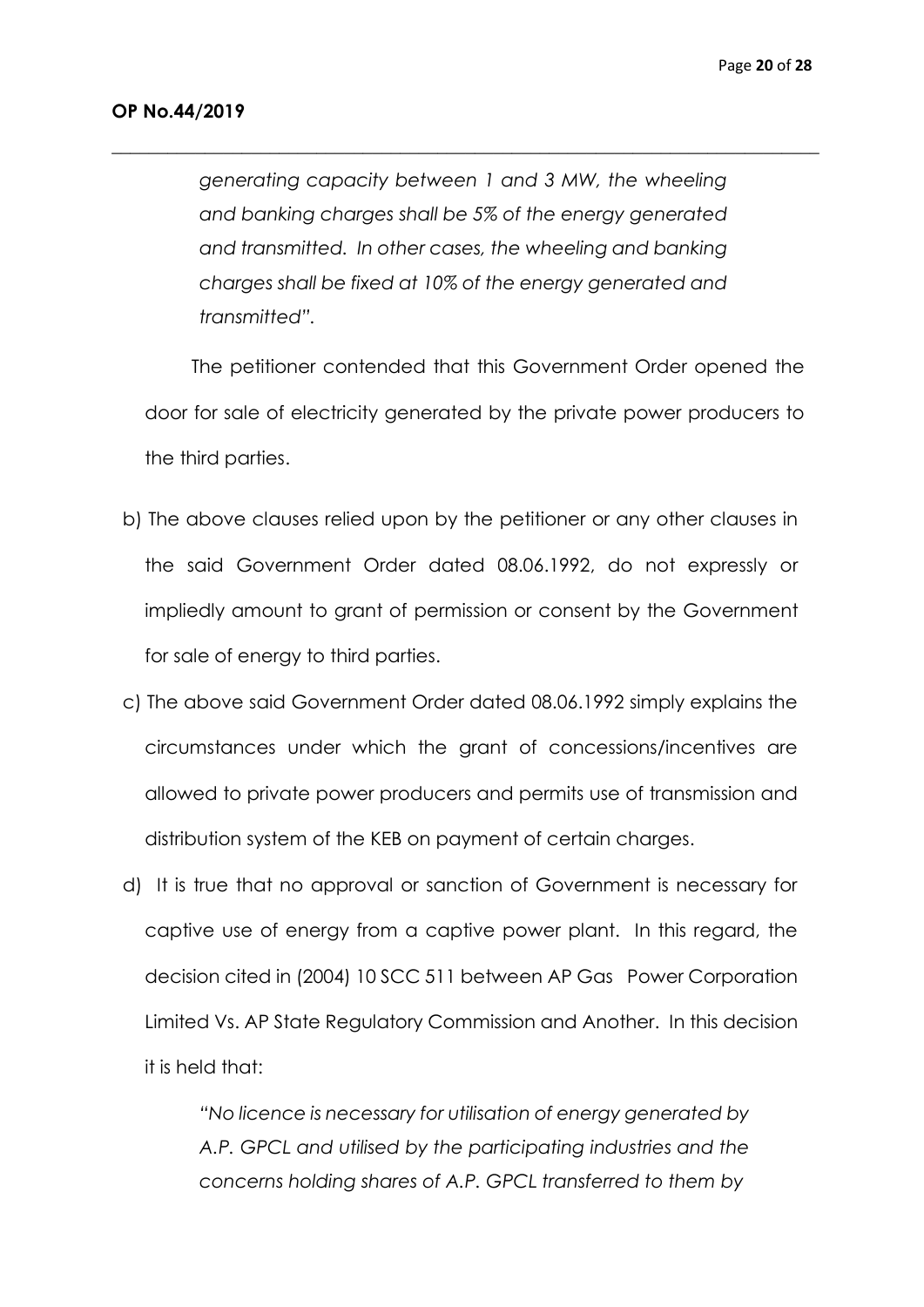*the participating industries to the extent of value of the shares so transferred. It would, however, be necessary to have a licence for supply of energy to the sister concerns"*

*\_\_\_\_\_\_\_\_\_\_\_\_\_\_\_\_\_\_\_\_\_\_\_\_\_\_\_\_\_\_\_\_\_\_\_\_\_\_\_\_\_\_\_\_\_\_\_\_\_\_\_\_\_\_\_\_\_\_\_\_\_\_\_\_\_\_\_\_\_\_\_\_\_\_\_\_*

e) Therefore, the contention of the petitioner that the Government Order dated 08.06.1992 opened the door for sale of electricity produced by the private power generators to third parties cannot be accepted. A private power generator could have sold the electricity to individual consumer only by obtaining licence or previous sanction by the State Government as provided under Section 3 or Section 28 of the Electricity Act, 1910, as the case may be.

13) Regarding Wheeling and Banking Agreement dated 25.11.1992 (Annexure F):

- a) This WBA was entered into between the petitioner and KEB on 25.11.1992. The preamble of the agreement reads as follows:
- (i) Whereas, Bhoruka Power Corporation has entered into an Agreement with the Government of Karnataka on 03.02.1986 for setting up a (2x9MW) Hydro Electric Power Station at Shivapur Canal drop on 16th KM Tungabhadra Left Bank Canal (TLBC) (hereinafter called as SHEPS).
- (ii)Whereas, M/s Bhoruka Power Corporation Limited as per the above agreement has now set up the 2x9 MW power station and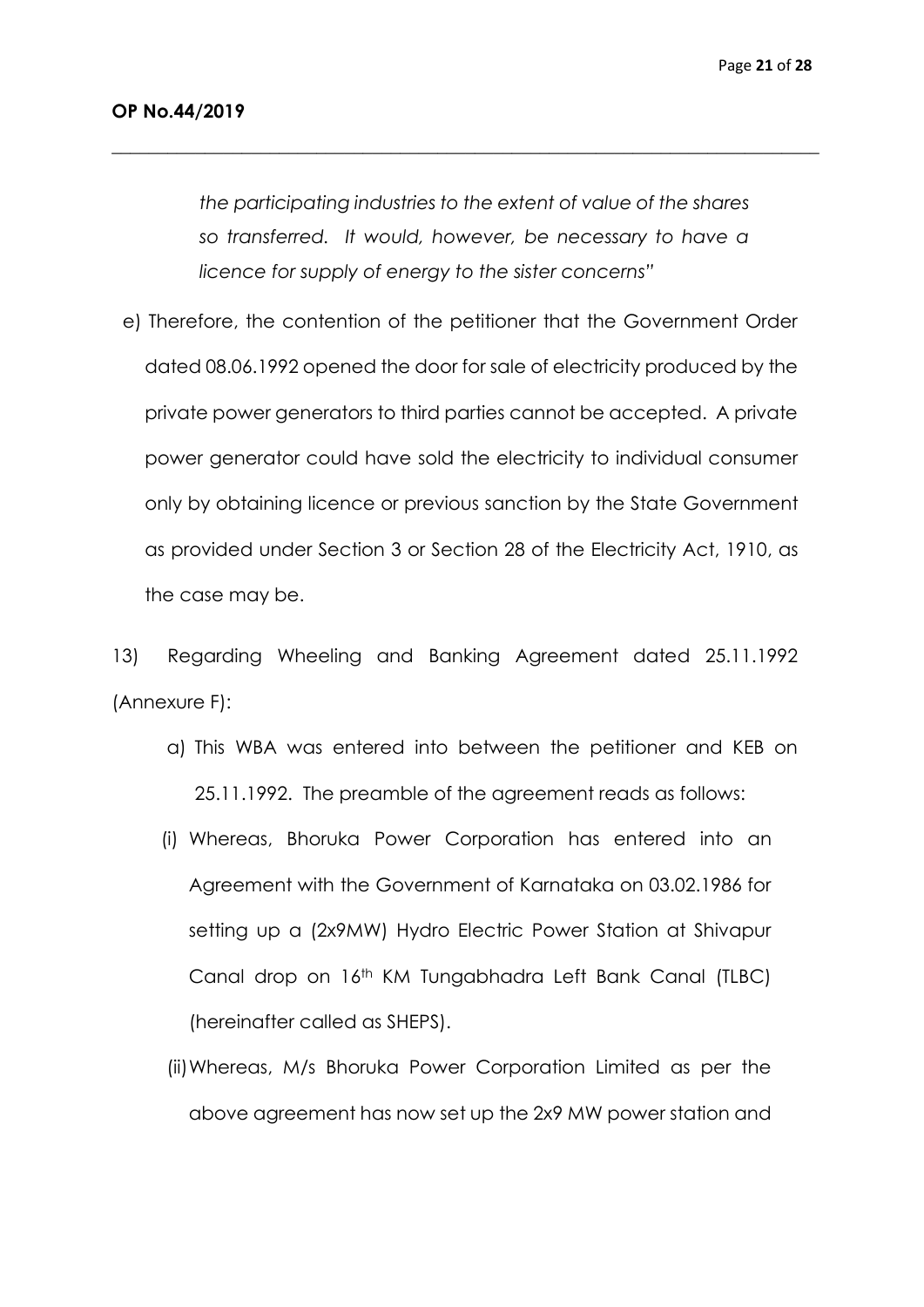the power will be fed into the 110 KV KEB Munirabad-Sindhanur Transmission Line through a loop-in and loop-out arrangement.

 $\_$  . The contribution of the contribution of  $\mathcal{L}_\mathcal{A}$  ,  $\mathcal{L}_\mathcal{A}$  ,  $\mathcal{L}_\mathcal{A}$  ,  $\mathcal{L}_\mathcal{A}$  ,  $\mathcal{L}_\mathcal{A}$  ,  $\mathcal{L}_\mathcal{A}$  ,  $\mathcal{L}_\mathcal{A}$  ,  $\mathcal{L}_\mathcal{A}$  ,  $\mathcal{L}_\mathcal{A}$  ,  $\mathcal{L}_\mathcal{A}$  ,  $\mathcal{$ 

- (iii) Whereas, BPCL have requested the KEB for banking and wheeling of the energy generated by SHEPS through its grid in order to enable it to supply energy to such of the industries of Bhoruka Group/its Nominees (hereinafter called as USERS').
- (iv) Whereas, KEB has agreed for Banking and Wheeling of the energy generated at SHEPS, subject to the conditions mentioned in letter No.T/CEG/AE-4/36092-36403 dated 16.02.1987 of the Chief Engineer, Electricity (General).
	- b) The petitioner mainly relies on the phrase "to enable it to supply energy to such of the industries of Bhoruka group/its nominees (hereinafter called the USERS)" and contended that, had the intention of the parties been to supply the electricity to the group companies only, there was no need to insert the word "nominees" in the WBA and that the reason for introducing the word "nominees" was to include third party sales. That contention of the petitioner cannot be accepted. Here the word "nominees" clearly refers to such of the industries that might be formed within the group as stated in the GO dated 16.12.1985 (Annexure C). Any interpretation as suggested by the petitioner would lead to a result contrary to the view taken in the above said decision of the Hon'ble Supreme Court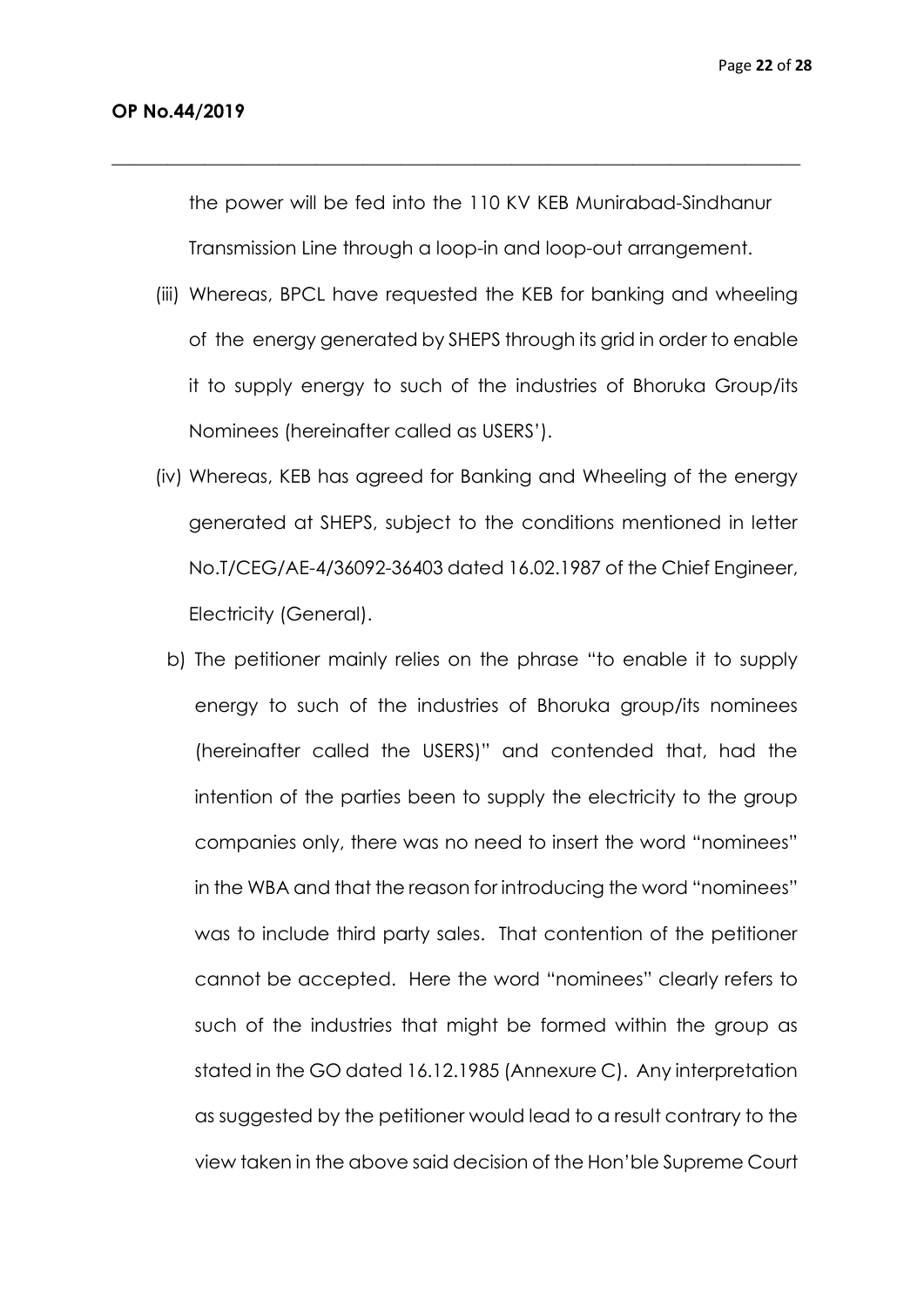of India, holding that the sale to a third party requires license or sanction under Section 3 or Section 28 of The Electricity Act, 1910. Any interpretation leading to invalidity of a clause is to be avoided. Therefore, the contention of the petitioner in this regard cannot be accepted.

\_\_\_\_\_\_\_\_\_\_\_\_\_\_\_\_\_\_\_\_\_\_\_\_\_\_\_\_\_\_\_\_\_\_\_\_\_\_\_\_\_\_\_\_\_\_\_\_\_\_\_\_\_\_\_\_\_\_\_\_\_\_\_\_\_\_\_\_\_\_\_\_\_\_\_\_\_

14. The subsequent conduct of the KEB and its successors:-

- a) It is an admitted fact that subsequent to execution of the WBA dated 25.11.1992 (Annexure-F), the erstwhile KEB and its successors BESCOM and KPTCL have allowed third party sales till issue of the communication dated 15.04.2019 (Annexure A). This would only establish that the erstwhile KEB and its successors who are under the impression that third party sale was allowed for one or other reason, probably due to the wrong interpretation of clause (c) of sub-section 1 of Section 43-A of The Electricity (Supply) Act, 1948. The Commission notes that such subsequent conduct does not cure the absence of a consent/approval or sanction by the State Government.
- b) The learned counsel for the petitioner relied upon certain observations made by the Hon'ble High Court of Karnataka in the case reported in ILR 1994 KAR 205 between Bhoruka Power Corporation Limited and Another Vs. the State of Karnataka and Another. Considering the several correspondences between the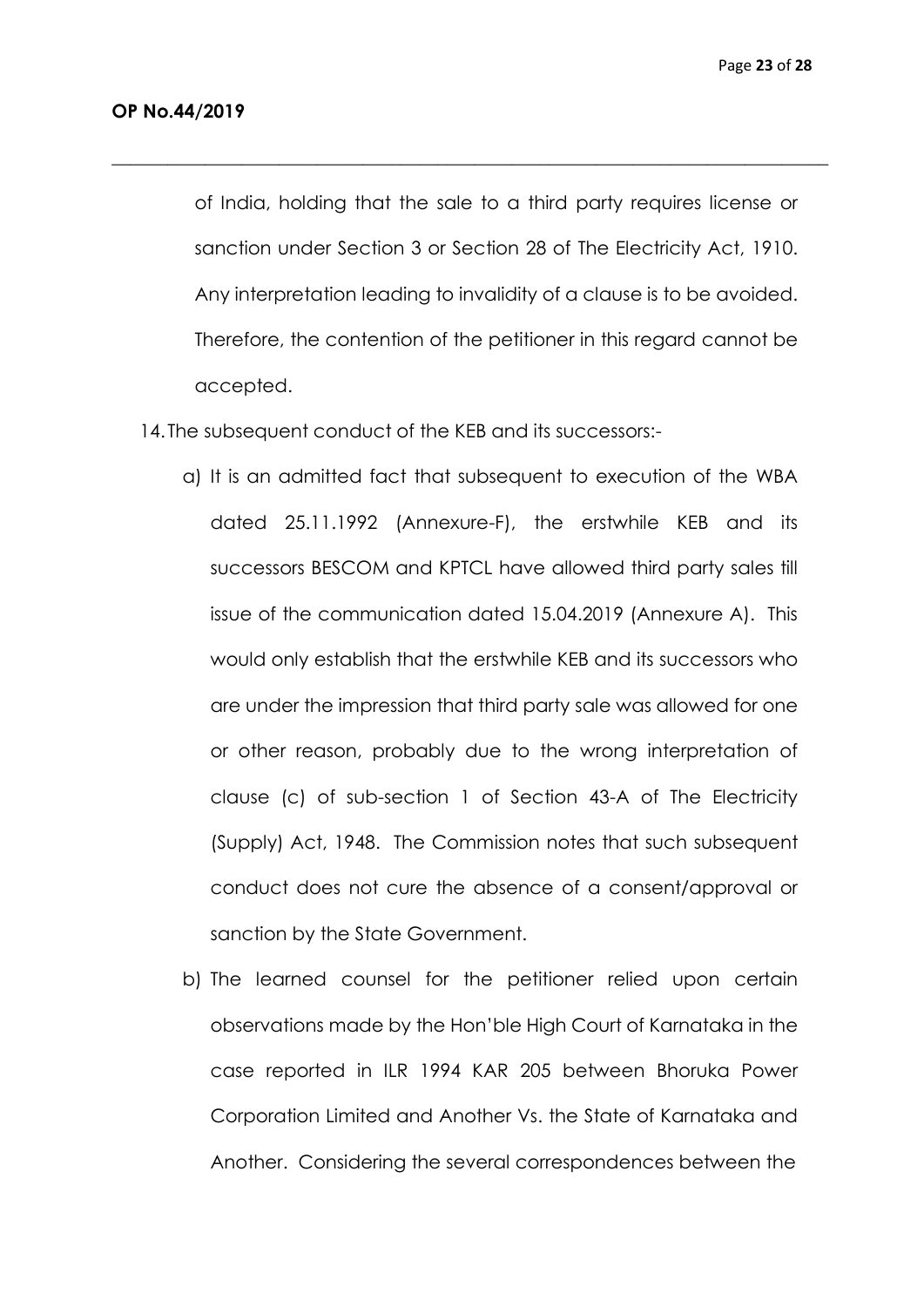parties. The Hon'ble High Court of Karnataka has observed that the power generated from the mini hydel plant of the petitioner was allowed to be sold to third parties apart from the group companies. Such observations by the Hon'ble High Court of Karnataka cannot support the contention of the petition that it had approval by the Government for sale of energy to third parties. In the said judgement, no where it has stated that the State Government had granted approval or sanction permitting the petitioner to sale the power to third party consumers. It may be noted that the dispute in that case was whether Demand Charge should be reduced or not. The Hon'ble High Court of Karnataka has rejected the contention of the petitioner for reduction of Demand Charge on the ground of Promissory Estoppel. The reasons for rejection of the claim of the petitioner for reduction of Demand Charge are stated in para 14 of the said judgment which read thus:

\_\_\_\_\_\_\_\_\_\_\_\_\_\_\_\_\_\_\_\_\_\_\_\_\_\_\_\_\_\_\_\_\_\_\_\_\_\_\_\_\_\_\_\_\_\_\_\_\_\_\_\_\_\_\_\_\_\_\_\_\_\_\_\_\_\_\_\_\_\_\_\_\_\_\_\_

 *" 14. When the assurance held out, ultimately stood merged in a contract, there is no scope to apply the Doctrine of Promissory Estoppel If any particular assurance was held out earlier but the same was not incorporated in the written agreement, it cannot be held that the said assurance could be enforced independently of the terms of the written agreement or independently of all the terms and conditions under which the earlier assurance was held out. The normal*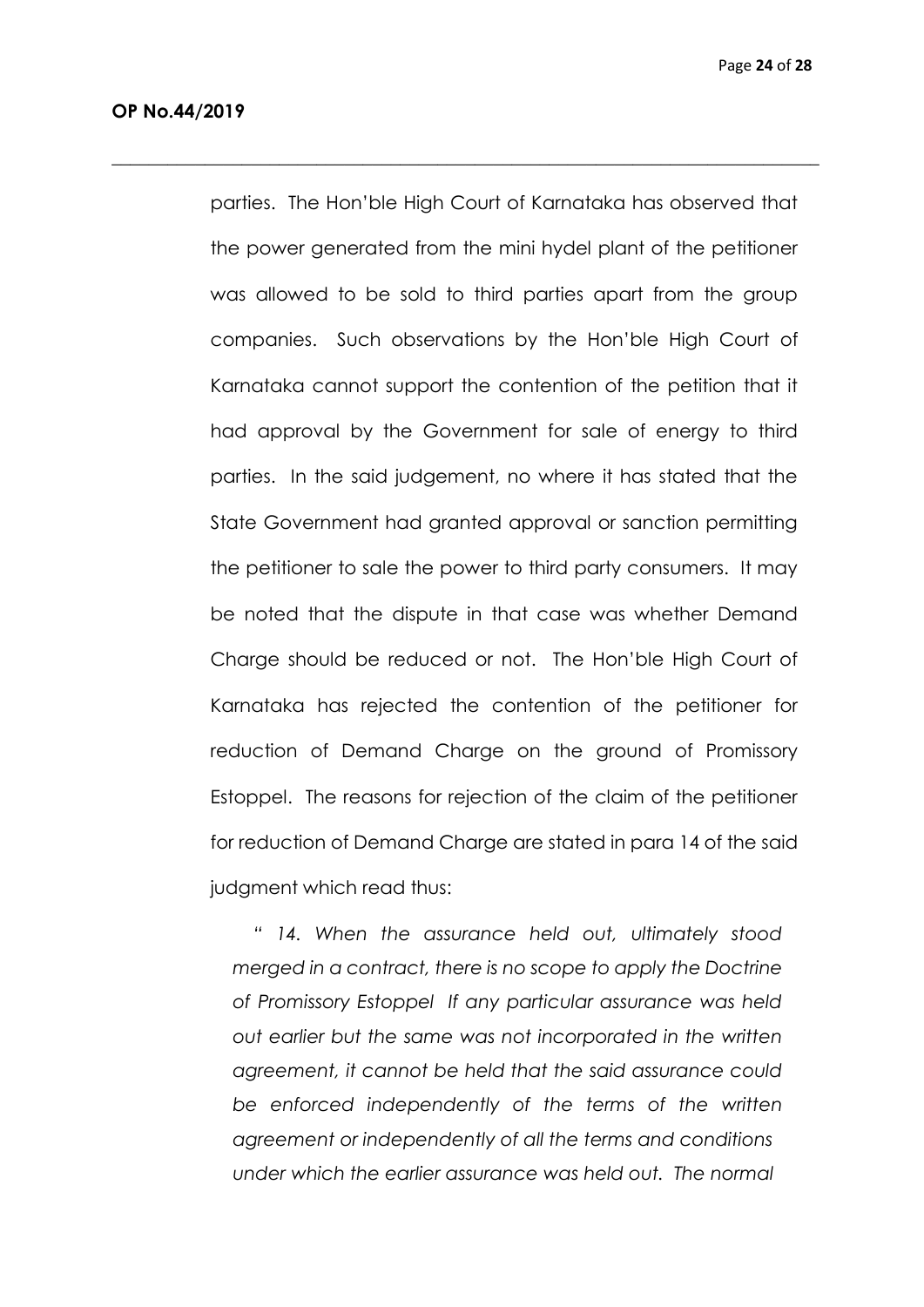*rule is that the agreement incorporates "all the terms and conditions governing the relationship between the parties".*

15.Regarding the Commission's communication dated 27.05.2002 (Annexure-K)…………..

*\_\_\_\_\_\_\_\_\_\_\_\_\_\_\_\_\_\_\_\_\_\_\_\_\_\_\_\_\_\_\_\_\_\_\_\_\_\_\_\_\_\_\_\_\_\_\_\_\_\_\_\_\_\_\_\_\_\_\_\_\_\_\_\_\_\_\_\_\_\_\_\_\_\_\_\_\_*

a) In the said communication dated 27.05.2002, the Commission observed that Section 43-A (1) (c) of The Electricity (Supply) Act, 1948 provided that a generating company could sell power to customers other than Electricity Boards with the consent of the competent Government and with such transaction between the generating companies and the customers would not actually amount to "Supply" as envisaged under Section 17 of the Karnataka Electricity Reforms Act, 1999. Further, the Commission also observed that where the generating companies had been granted such permission by GoK prior to coming into force the Karnataka Electricity Reforms Act, 1999, fresh permission of the Commission need not be insisted upon, as the permission given by the Government earlier would continue to hold good. After such observation, the Commission had withdrawn the notice issued to the petitioner. As already noted, the assumption made by this Commission regarding the interpretation of Section 43 –A (1) (c) of The Electricity (Supply)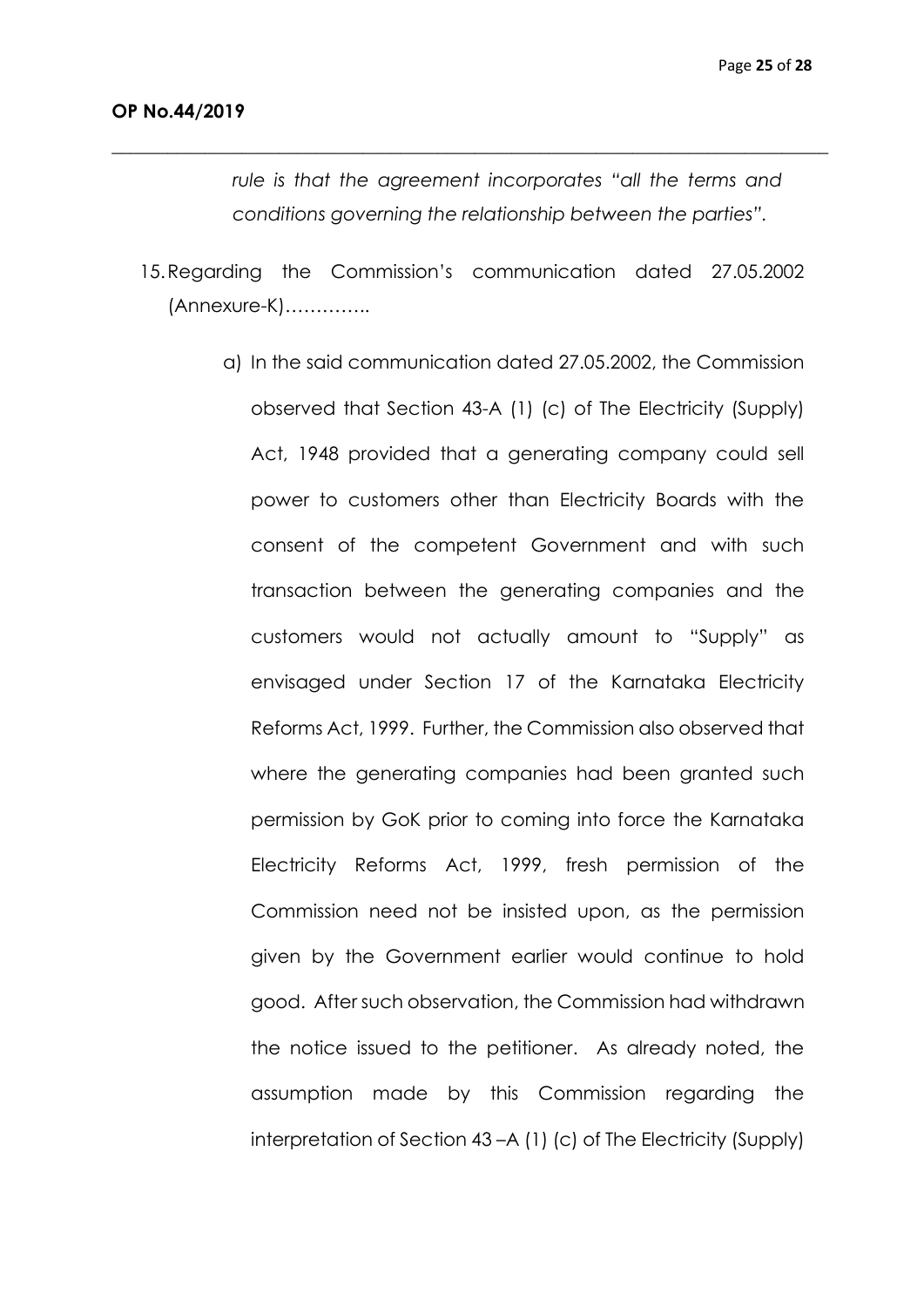Act, 1948 is not correct, in view of the Supreme Court decision noted above of AP Gas Power Corporation Limited.

\_\_\_\_\_\_\_\_\_\_\_\_\_\_\_\_\_\_\_\_\_\_\_\_\_\_\_\_\_\_\_\_\_\_\_\_\_\_\_\_\_\_\_\_\_\_\_\_\_\_\_\_\_\_\_\_\_\_\_\_\_\_\_\_\_\_\_\_\_\_\_\_\_\_\_\_\_

- b) This communication does not specifically refer to any of the consent or approval issued by the State Government. Therefore, this communication does not further improve the case of the petitioner in contending that GoK had permitted sale of energy to third parties.
- c) From the above discussion, it is clear that the petitioner had not obtained consent of the State Government either under Section 43-A (1) (c) of The Electricity (Supply) Act, 1948 or any license or sanction under Section 3 or 28 of The Electricity Act, 1910. The Commission is of the considered view that when a statute requires consent or approval or sanction by a Government, the same cannot be implied from the conduct of the Government or its officials or any other surrounding circumstances. What is required is the written approval, consent or the sanction by the Government itself. If such consent or sanction is allowed to be inferred from the surrounding circumstances, it would be against the public interest.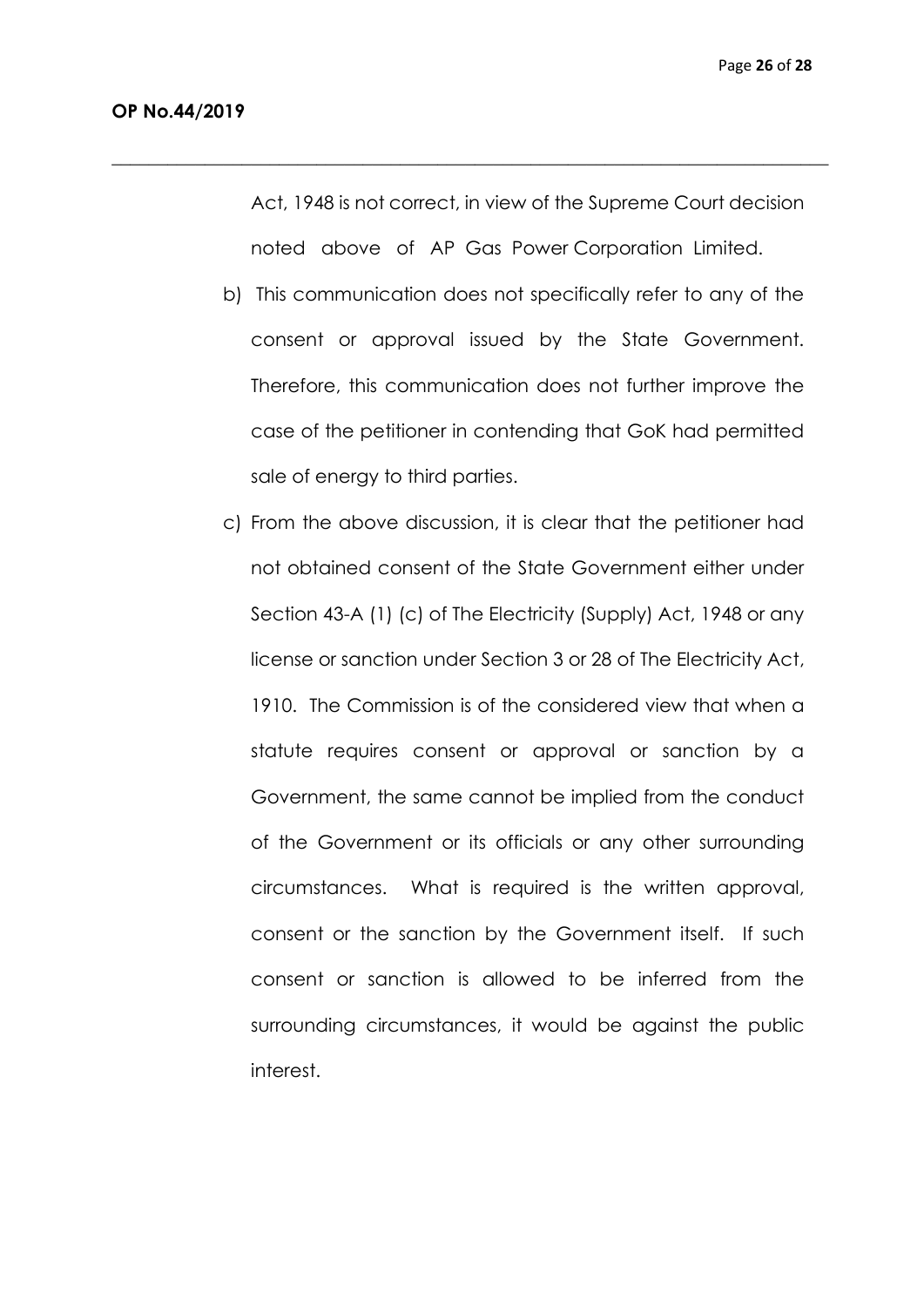d) For the above reasons, we held Issue No.1 in negative.

\_\_\_\_\_\_\_\_\_\_\_\_\_\_\_\_\_\_\_\_\_\_\_\_\_\_\_\_\_\_\_\_\_\_\_\_\_\_\_\_\_\_\_\_\_\_\_\_\_\_\_\_\_\_\_\_\_\_\_\_\_\_\_\_\_\_\_\_\_\_\_\_\_\_\_\_\_

16. Issue No.2: Whether the Respondents 2 and 3 have failed to perform their obligations under the WBA dated 25.11.1992 (Annexure F) being party to the said agreement by not allowing the petitioner to wheel the energies to the third parties?

> a) The WBA dated 25.11.1992 (Annexure F) would be in force for a period of 30 years from the date of the said agreement. The rights and liabilities arising from this WBA are saved even after the repeal of the earlier Acts. Clause (1) of this WBA dated 25.11.1992 (Annexure F) states that the energy generated from the mini hydel plant of the petitioner would be used for meeting/supplementing the energy requirements of USERS AND ALSO FOR Banking and after that in case the excess energy is generated after meeting the above requirements, the sale should be sold to KEB at the rates fixed by the GoK from time to time The Commission is of the considered view that this right and liabilities should continue till the expiry of the WBA period. However, subsequent to coming into force of The Electricity Act, 2003, the GoK cannot fix the rate for the energy that would be sold to State Grid and the rate for supply of such energy is to be determined by the Commission. As already held in Issue No.1, the petitioner is not entitled to sell the energy to third party